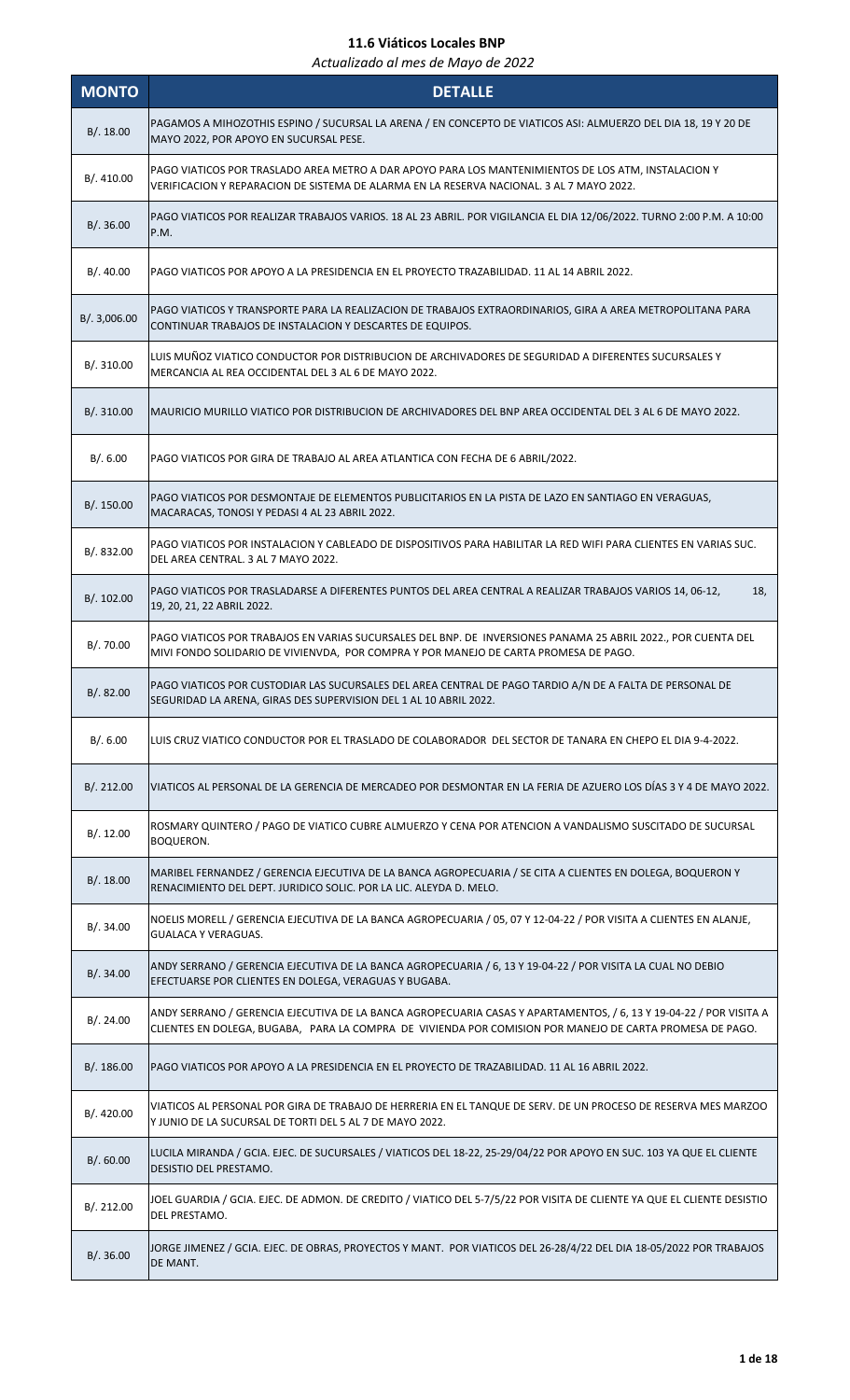| <b>MONTO</b> | <b>DETALLE</b>                                                                                                                                                                                                                                                                  |
|--------------|---------------------------------------------------------------------------------------------------------------------------------------------------------------------------------------------------------------------------------------------------------------------------------|
| B/.28.00     | IRVING GUERRA / GCIA. EJEC. DE OBRAS, PROYECTOS Y MANT. / VIATICOS DEL 26-28/4/22 POR TRABAJOS DE MANT.                                                                                                                                                                         |
| B/0.36.00    | NICOLAS ESPINOZA / GCIA. EJEC. DE OBRAS, PROYECTOS / VIATICOS DEL 26-28/4/22 POR TRABAJOS DE MANT. POR LA COMPRA DE<br>VIVIENDA.                                                                                                                                                |
| B/.94.00     | VIATICOS AL PERSONAL DEL DEPTO. DE SEGURIDAD AREA CENTRAL POR INSUMO DE CAFETERIA CORRESPONDIENTE AL MES DE<br>ENERO POR CUSTODIAR LAS SUCURSALES DEL AREA CENTRAL DEBIDO A LA FALTA DE PERSONAL EN ESTA SECCION DE SUPERVISION<br>DE LAS SUCURSALES DEL 4 AL 12 DE ABRIL 2022. |
| B/.116.00    | VIATICOS AL PERSONAL DEL DEPTO. DE CANALES VIRTUALES POR COORDINAR LA INSTALACION DE CAJEROS AUTOMATICOS E<br>INSPECCIONES EN BUENA VISTA DE COLON DEL 18 DE ABRIL AL 03 DE MAYO 2022.                                                                                          |
| B/.6.00      | PAGO VIATICOS POR TRASLADARSEAL HOSP. MANUEL A. G. COLON, CORRESPONDIENTE A SUPERVISION DE CABLEADO DE<br>COMUNICACION DEL HOSP. ARACK DE COMUNICACION DE ATM. 28/04/2022.                                                                                                      |
| B/.20.00     | PAGO VIATICOS POR RETIRO DE PLANILLAS 12/04/22 PANAMA OESTE, CORRESPONDIENTE AL MES DE ENERO DE 2012 19/04/22<br>COLON.                                                                                                                                                         |
| B/.30.00     | PAGO VIATICOS POR RETIRO DE PLANILLAS 12/04/22 PANAMA OESTE, CORRESPONDIENTE A 19/04/22 COLON, 27/04/22.                                                                                                                                                                        |
| B/.10.00     | PAGO VIATICOS POR RETIRO DE PLANILLAS A PANAMA OESTE 27/04/22.                                                                                                                                                                                                                  |
| B/.24.00     | PAGO VIATICOS POR RETIRO DE PLANILLAS 6 Y 13 ABRIL 22 AREA CORRESPONDIENTE AL MES DE ENERO Y FEBRERO DE 22<br>VERAGUAS, 7 Y 12 ABRIL 22 AREA COCLE.                                                                                                                             |
| B/.6.00      | PAGO VIATICOS VISITA A CLIENTE VILLALOBOS EN EL SECTOR TANARA CHEPO POR VIGILANCIA TROYECTO. 29/04/22. TURNO FIJO<br>EN LA SUC. 63, EL DIA A 30-6-2012.                                                                                                                         |
| B/.6.00      | PAGO VIATICOS VISITA A CLIENTES EN EL SECTOR TANARA CHEPO. POLICIA NACIONAL POR VIGILANCIA TURNO FIJO EN LA SUC. 63.                                                                                                                                                            |
| B/.24.00     | RAFAEL BONILLA VIATICO / POR ENTREGAR DE NOTAS DE COBROS A CLIENTES EN EL AREA DE ARRAIJAN, LOS DIAS 26, 27, 28 DE<br><b>ABRIL 2022.</b>                                                                                                                                        |
| B/.212.00    | VIATICOS AL PERSONAL DEL DEPTO. URBANIZADORA DEL CARIBE, S.O. DE TRANSPORTE POR BRINDAR APOYO A LA PRESIDENCIA DE<br>LA REPUBLICA EN EL PROYECTO DE TRAZABILIDAD DEL 25 DE ABRIL AL 01 DE MAYO 2022.                                                                            |
| B/.6.00      | PAGO VIATICOS POR DILIGENCIAS A LAS UNIDADES DE POLICIA QUE HAN REALIOZADO ALLANAMIENTO DE SERVICIO EL DIA 29<br>ABRIL 2022. EN TURNO DE 2:00 A 10:00 P.M. Y 10:00 A 6.00 AM EL DIA 9/7/2012 Y TURNO DE 6:00 A.M. A 2:00 P.M. EL DIA<br>10/7/2012                               |
| B/.6.00      | PAGO VIATICOS POR DILIGENCIAS ALVARADO DE NOTIFICACION. CHORRERA 3 MAYO 2022.                                                                                                                                                                                                   |
| B/.6.00      | PAGO VIATICOS POR DILIGENCIAS DE ALLANAMIENTO AREA DE COLON. 9 DE ABRIL 2022.                                                                                                                                                                                                   |
| B/.6.00      | PAGO VIATICOS POR DILIGENCIAS PREVENT. DE LOS EQUIPOS ENSERES ALLANAMIENTO AREA DE COLON DE DATA CENTER DEL BNP<br><b>ABRIL 2022.</b>                                                                                                                                           |
| B/.12.00     | EVELYN CORDOBA / GCIA. GCIA. EJEC. DE BCA. AGROP. POR PREST. HIPT. / URBANIZADORA DEL CARIBE, DEL 7 Y 29/4/22 POR<br>VISITA DE CLIENTES. A. (COMPRA DE VIVIENDA NUEVA PREFERENCIAL).                                                                                            |
| B/.18.00     | JANNINE SANCHEZ / GCIA. EJEC. DE BCA. AGROP. / A LAS UNIDADES DE POLICIA POR VISITA DEL 7,8 Y 29/4/22 POR VISITA DE<br>CLIENTES DURANTE LOS TURNO DE 2:00 P.M. A 10:00 P.M. Y 10:00 P.M. A 6:00 A.M.                                                                            |
| B/.18.00     | HARMODIO SANTAMARIA / GCIA. EJEC. DE BCA. AGROP. / POR HABER PRESTADO DICHO SERVICIO SITA DE CLIENTES. A LAS<br>UNIDADES DE POLICIA DEL 7, 8 Y 12/4/22 DURANTE LOS TURNO DE 2:00 P-M. A 10:00 P.M. Y 10:00 A 6:00 A.M.                                                          |
| B/. 12.00    | AMETH LARA / GCIA. EJEC. DE BCA. AGROP. / VIATICOS POR PREST. HIPT. 7 Y 25/4/22.                                                                                                                                                                                                |
| B/.12.00     | JUAN PABLO SANTAMARIA / POR PREST. HIPT. GCIA. EJEC. DE BCA. AGROP. / VIATICOS DEL 11 Y 20/4/22.                                                                                                                                                                                |
| B/.12.00     | EDWARD ARAUZ / GCIA. EJEC. DE BCA. AGROP. A 11-7-2012 SEGUN REQUISICION / VIATICO 27 IMPRESIONES DEL 26 Y 29/4/22 POR<br>VISITA DE CLIENTES.                                                                                                                                    |
| B/.30.00     | VIVIANA MURGAS / GCIA. EJEC. DE SUCURSALES / VIATICO 11-7-2012 SEGUN REQUISICION IMPRESIONES DEL 23-27/4/22 POR<br>APOYO EN SUC. 18.                                                                                                                                            |
| B/. 110.00   | ALEXIS QUINTERO / GCA. 11-7-2012 SEGUN REQUISICION. EJEC. DE OBRAS, PROYECTOS Y MANT. / VIATICOS DEL 5-6/5/22<br>IMPRESIONES INSP. EN BOCAS DEL TORO.                                                                                                                           |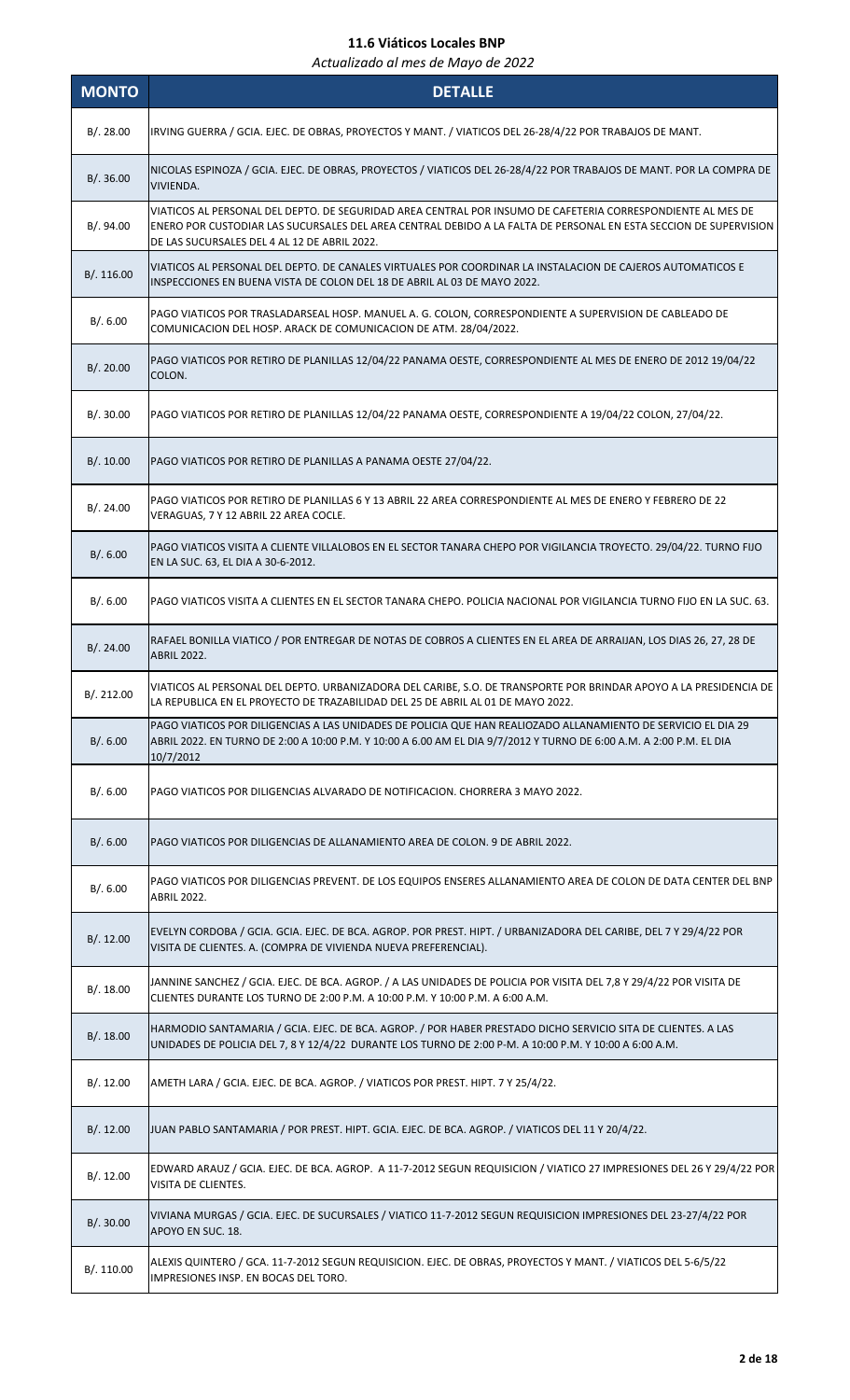| <b>MONTO</b> | <b>DETALLE</b>                                                                                                                                                                                                                                                                                                                                                                                                                                   |
|--------------|--------------------------------------------------------------------------------------------------------------------------------------------------------------------------------------------------------------------------------------------------------------------------------------------------------------------------------------------------------------------------------------------------------------------------------------------------|
| B/.30.00     | ERICK ROMERO / GCIA. EJEC. DE OBRAS, PROYECTOS Y MANT. / VIATICOS DEL 21-22, 25-26/4/22 POR TRABAJOS DE MANT.                                                                                                                                                                                                                                                                                                                                    |
| B/.94.00     | ERICK ROMERO / GCIA. EJEC. DE OBRAS, PROYECTOS Y MANT. / EXT. VIATICOS DEL 28-29/4/22 POR ABASTECIMIENTO PLANTA<br>ELECTRICA.                                                                                                                                                                                                                                                                                                                    |
| B/.18.00     | PAGAMOS A ELICDO DOMINGUEZ / EN CONCEPTO DE VIATICOS ASI: ALMUERZO DEL 26-04-2022, COLOCACION DE ZOCALOS Y<br>PINTURA SUC. LAS MINAS; ALMUERZO DEL 24-04-2022, COLOCACION DE PIVOTE EN PUERTA DE GERENCIA SUC. ANTON;<br>ALMUERZO DEL 28-04-2022, TRABAJOS DE PODAR ARBOLES SUC. CAÑAZAS. HORA: 8:15 A.M. A 4:30 P.M.                                                                                                                            |
| B/.24.00     | PAGAMOS A JUAN GIRON / EL 11/04/2012 EN CONCEPTO DE VIATICOS ASI: ALMUERZO DEL 25/04/2022, TRABAJOS DE PINTURA Y<br>SELLADO DE TECHO SUC. MACARACAS; ALMUERZO DEL 26/084/2022, TRABAJOS DE ALBAÑILERIA A SUC. PEDASI Y SELLADO DE<br>TECHO SUC. TONOSI; ALMUERZO DEL 27/04/2022, TRABAJOS DE ALUMINIO Y VIDRIO SUC. SANTIAGO; ALMUERZO DEL 28/04/2022,<br>TRABAJOS DE PODAR ARBOLES SUC. CAÑAZAS. HORA: 8:00 A.M. A 4:30 P.M.                    |
| B/.18.00     | PAGAMOS A JOSE BAULE / DEL DIA 11/7/12 / ELECTRICISTA / EN CONCEPTO DE VIATICOS ASI: ALMUERZO DEL 25/04/2022,<br>TRABAJOS ELECTRICOS SUC. PESE; ALMUERZO DE LOS DIAS 28 Y 29/04/20212, TRABAJOS ELECTRICOS EN SUC. LAS TABLAS. HORA:<br>8:40 A.M. A 3:20 P.M.                                                                                                                                                                                    |
| B/.50.00     | PAGO DE VIATICOS Y TRANSPORTE POR APOYO A LA PRESIDENCIA DEL DIA 11/7/12 PROYECTO DE TRAZABILIDAD. 25 AL 29 ABRIL<br>2022.                                                                                                                                                                                                                                                                                                                       |
| B/.18.00     | PAGAMOS A ROBERTO DELGADO / POR PARTICIPAR EN SEMINARIO ELECTRICISTA / EN CONCEPTO DE VIATICOS ASI EN SUC. DAVID<br>13: ALMUERZO DEL 25/04/2022, TRABAJOS ELECTRICOS EN SUC. PESE; ALMUERZO DE LOS DIAS 28 Y 29/04/2022, TRABAJOS<br>ELECTRICOS EN SUC. LAS TABLAS. HORA: 8:40 A.M. A 3:20 P.M.                                                                                                                                                  |
| B/.6.00      | PAGAMOS A VICTOR DOMINGUEZ / POR PARTICIPAR EN SEMINARIO ARQUITECTO / EN CONCEPTO DE VIATICOS AGRICOLAS EM<br>SUC. DAVID: ALMUERZO DEL 22/04/2022, INSPECCION PARA ACONDICIONAMIENTO DE ESTACIONAMIENTOS SUC. TONOSI. HORA:<br>8:00 A.M. A 4:00 P.M.                                                                                                                                                                                             |
| B/. 384.00   | VIATICOS AL PERSONAL DEL DEPTO. DE RECUPERACION Y NORMALIZACION PARTICIPAR EN SEMINARIO POR GIRA DEL PRIMER<br>ENCUENTRO AGRICOLA EN SUC. DAVID 13 OTRO MOTIVACIONAL Y DE EQUIPO TRABAJO EN CIUDAD DE CHITRE EL DIA 06-5-2022.                                                                                                                                                                                                                   |
| B/. 30.00    | PAGAMOS A OLEGARIO CEDEÑO / POR LABORAR CORRIDO EL DIA 9/07/2012 / EN CONCEPTO DE VIATICOS ASI: ALMUERZO DEL<br>25/04/2022, DE 7:00 A.M. A 6:45 P.M. Y EL TRABAJOS DE PINTURA EN SUC. MACARACA Y LOS POZOS, TRABAJOS DE ALBAÑILERIA Y<br>PINTURA SUC. LAS MINAS; ALMUERZO 27/04/2022, TRABAJO DE ALUMINIO Y VIDRIO ATM SUC. SANTIAGO; ALMUERZO DE LOS<br>DIAS 28 Y 29 /04/2022, TRABAJOS ELECTRICOS SUC. LAS TABLAS. HORA: 8:00 A.M. A 4:30 P.M. |
| B/0.6.00     | PAGAMOS A JOSE PARDO / SUC. CHITRE / EN CONCEPTO DE VIATICOS ASI: ALMUERZO DEL DIA A 29/04/2022 POR DE 09-MAY-<br>2012) VENCIMIENTO 05 DE ENERO DE 2013 INCAPACIDAD DE LA OFICINA FONDO SOLIDARIO DE VIVIENDA. OPERACIONES DE SUC.<br>DIVISA, HORA DE LLEGADA: 7:30 A.M. HORA DE SALIDA: 4:30 P.M.                                                                                                                                               |
| B/.6.00      | PAGAMOS A ELADIO AGUILAR / TRABAJADOR MANUAL / EN CONCEPTO DE VIATICOS ASI: ALMUERZO POR LLEVAR EL VEHICULO<br>FRONTIER DE LA AGROPECUARIA DE PLAZA A REVISADO EN CHITRE SALIDA: 8:00 A.M. LLEGADA: 3:30 P.M.                                                                                                                                                                                                                                    |
| B/.6.00      | PAGAMOS A WINDY PEARSALL / SUC. CHITRE / EN CONCEPTO DE VIATICOS ASI: ALMUERZO DEL DIA 29/04/2022 POR CORRIENTE<br>DE CSS POR CUBRIR INCAPACIDAD DE LA TITULAR POR UN MONTO NOMINAL EN SUC. PESE CON FECHA DE LIQUIDACION HORA:<br>7:30 A.M. A 4:30 P.M.                                                                                                                                                                                         |
| B/.6.00      | PAGAMOS A RUTH RODRIGUEZ / CAJERA EN SUC. CHITRE / EN CONCEPTO DE VIATICOS ASI: ALMUERZO DEL DIA POR CUBRIR<br>INCAPACIDAD DE LA CAJERA ENIDIA NIETO, SUC. MACARACAS. ENTRADA: 9:00 A.M. SALIDA: 4:30 P.M.                                                                                                                                                                                                                                       |
| B/.410.00    | PAGO VIATICOS POR GIRA DE TRABAJO EN LA PROV. LOS SANTOS, POR SIMULACRO Y DESALOJOS DEL 9 AL 13 MAYO 2022.                                                                                                                                                                                                                                                                                                                                       |
| B/.1,300.00  | REYMUNDO CORNEJO VIATICO SUPERVISOR DE CREDITO POR GIRA DE TRABAJO AL ÁREA CENTRAL 21 DE MAYO 2022.                                                                                                                                                                                                                                                                                                                                              |
| B/. 410.00   | PAGO VIATICOS POR GIRA DE TRABAJO EN LA PROV. LOS SANTOS, LA SUCURSAL HERRERA Y COCLE POR REALIZAR SIMULACROS DE<br>DESALOJOS. 9 AL 13 MAYO DE 2022.                                                                                                                                                                                                                                                                                             |
| B/. 1,032.00 | VIATICOS AL PERSONAL POR INSTALACION DE CABLEADO Y DISPOSITIVOS PARA HARBILITAR WIFFI EN LAS SURCURSALES DEL AREA<br>OCCIDENTAL DEL 9 AL 14 DE MAYO 2022.                                                                                                                                                                                                                                                                                        |
| B/.32.00     | PAGO VIATICOS GIRA AL AREA CENTRAL PARA INSPECCIONES A VARICENCAS VARIAS. AREA METRO 604 CEAS SUC. 6/5/2022                                                                                                                                                                                                                                                                                                                                      |
| B/. 106.00   | JAIME QUIEL VIATICO A LA PROVINCIA DE BOCAS DEL TORO A GIRA DE TRABAJO Y REUNION CON LA OFICIAL DE CREDITO LOS DIAS<br>21, 22 DE ABRIL 2022.                                                                                                                                                                                                                                                                                                     |
| B/0.66.00    | PAGAMOS A GIOVANA GALLARDO / DE SUCURSAL LOS SANTOS / EN CONCEPTO DE VIATICOS LOS DIAS 3, 4, 5, 6, 9, 10, 11, 12, 13, 16<br>Y 17 DE MAYO DE 2022 POR CUBRIR VACACIONES DEL TITULAR EN SUCURSAL LOS POZOS.                                                                                                                                                                                                                                        |
| B/.6.00      | PAGAMOS A PEDRO BANDA / OFICINISTA OPERATIVO / DPTO. DE OPERACIONES REGIONAL / EN CONCEPTO DE VIATICOS ASI:<br>ALMUERZO DEL DIA 27 DE ABRIL DE 2022 POR GIRA A LA SUCURSAL DE PENONOME VISITA ADMINISTRATIVA.                                                                                                                                                                                                                                    |
| B/. 832.00   | PAGO VIATICOS POR TRABAJOS EN LAS SUCURSALES DEL AREA CENTRAL 9 AL 13 MAYO 2022.                                                                                                                                                                                                                                                                                                                                                                 |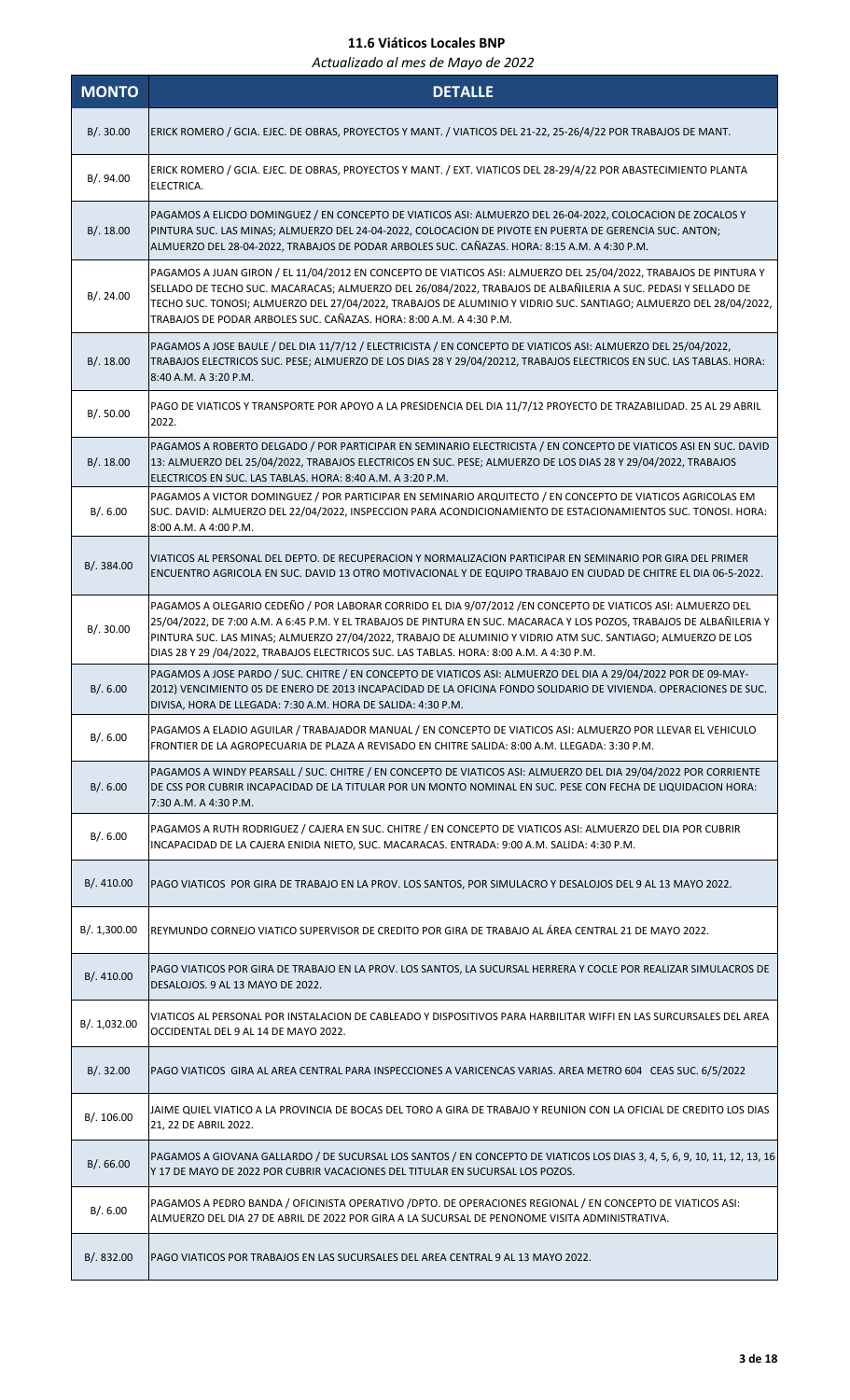| <b>MONTO</b> | <b>DETALLE</b>                                                                                                                                                                                                                  |
|--------------|---------------------------------------------------------------------------------------------------------------------------------------------------------------------------------------------------------------------------------|
| B/.330.00    | PAGO VIATICOS GESTIONES DE TRABAJO DE HIERRAS Y COMPETIVIDADA LOCAL QUE OCUPA LA SUC. DE TOCUMEN .25 AL 30 ABRIL<br>2022.                                                                                                       |
| B/.194.00    | PAGO VIATICOS POR TRABAJOS DE PROMOTORAS VARIAS DEPENDENCIAS DEL BNP. 25 AL 29 ABRIL 2022.                                                                                                                                      |
| B/.18.00     | PAGAMOS A YOVANY MONTERO / EN CONCEPTO DE VIATICOS POR GIRA A PONUGA POR REVISION ANUAL DE CREDITO DEL<br>27/04/2022 POR GIRA A LA MAREA DE PONUGA POR VERIFICACION DEL PLAN DE INVERSION DEL CREDITO.                          |
| B/.18.00     | YANINA QUIROS VIATICO AVALUADOR AGROPECUARIO POR MISION OFICIAL POR INSPECCION DE AVALUOS A FINCAS LOS DIAS 7,<br>13, 19 DE ABRIL 2022.                                                                                         |
| B/.52.00     | LISETH BARRIOS VIATICO AVALUADOR AGROPECUARIO POR MISION OFICIAL POR INSPECCION DE AVALUOS A FINCAS LOS DIAS 21,<br>25, 26, 27, 28 DE ABRIL 2022.                                                                               |
| B/. 204.00   | ANGEL UREÑA VIATICO AVALUADOR AGROPECUARIO MISION OFICIAL POR INSPECCION DE AVALUOS A FINCAS DEL 5 AL 7 DE<br>MAYO 2022.                                                                                                        |
| B/. 216.00   | MARYORY CORONADO VIATICO AVALUADOR AGROPECUARIO AREA METRO POR MISION OFICIAL POR INSPECCION A FINCA DEL 4<br>AL 6 DE MAYO 2022.                                                                                                |
| B/.12.00     | PAGO VIATICOS POR MISION OFICIAL, INSPECCION DE AVALUOS 19 Y 20 ABRIL 2022.                                                                                                                                                     |
| B/.20.00     | PAGO VIATICOS POR MISION OFICIAL INSPECCION DE AVALUOS DE FINCAS. 8 Y 11 ABRIL 2022.                                                                                                                                            |
| B/.10.00     | PAGO VIATICOS POR MISION OFICIAL / INSPECCION DE AVALUOS 22 ABRIL 2022.                                                                                                                                                         |
| B/.40.00     | PAGO VIATICOS POR MISION OFICIAL DE LIQUIDACION DE POR INSPECCION DE AVALUOS DE FCINCAS. 5, 6, 7, 8 ABRIL 2022.                                                                                                                 |
| B/. 106.00   | PAGO VIATICOS DISTRIBUCION DE LA FINCA DE EUGENIO CANO MERCANCIA AREA CENTRAL. 9 AL 10 DE MAYO 2022.                                                                                                                            |
| B/.24.00     | PAGO VIATICOS POR ENTREGA DE SUMINISTROS A LAS SUCURSALES DE CAJERO AUTOMATICOS CHIRIQUI 5 AL 6 MAYO 2022.                                                                                                                      |
| B/. 90.00    | VIATICOS AL PERSONAL DEL DEPTO. DEL 30/7/12 O. DE SERV. ADM. AREA OCCIDENTAL POR REORGANIZACION DE ANAQUELES DE<br>LAS CAJAS EN LA SUCURSAL DE PASO CANOAS DEL 25 AL 29 DE ABRIL 2022.                                          |
| B/.12.00     | PAGO VIATICOS POR GIRA AL AREA OESTE, CHAME VISITA A CLIENTE Y LA SUC. CHORRERA. 28 ABRIL 2022.                                                                                                                                 |
| B/.104.00    | KEVIN SERRACIN VIATICO OFICINISTA ADMINISTRATIVO A. O. POR REALIZAR EN PROYEC. CORE BANCARIO SUC. MACARACAS<br>18/3/12 ENTREGA DE SUMINISTROS A LAS SUICURSALES DE LA PROVINCIA DE BOCAS DEL TORO LOS DIAS 10, 11 DE MAYO 2022. |
| B/.106.00    | RANGEL MONTENEGRO VIATICO REALIZADO EN PROYEC. CORE BANCARIO POR ENTREGA DE MERCANCIA SUC. MACARACAS<br>18/3/12 AL AREA CENTRAL LOS DIAS 9, 10 DE MAYO 2022.                                                                    |
| B/.20.00     | PAGO VIATICOS Y ALIMENTACION POR TRABAJOS REALIZADOS EN SUCURSALES BNP 29 ABRIL AL 4 MAYO 2022.                                                                                                                                 |
| B/.18.00     | PAGO VIATICOS POR TRABAJOS EN URBANIZACION JUAN PABLO II, VARIAS SUCURSALES DEL BNP. 4 AL 5 MAYO 2022.                                                                                                                          |
| B/.30.00     | PAGAMOS A JULISSA AYALA GERENTE DE SUCURSAL / EN CONCEPTO DE VIATICOS ASI: ALMUERZO DE LOS DIAS 25, 26, 27, 28 Y 29<br>DE ABRIL DE 2022 POR APOYO EN SUC. OCU POR CUBRIR A LA GERENTE.                                          |
| B/.30.00     | PAGAMOS A JULISSA AYALA / GERENTE DE SUCURSAL / EN CONCEPTO DE VIATICOS ASI: ALMUERZO DE LOS DIAS 18, 19, 20, 21 Y 22<br>DE ABRIL DE 2022 POR APOYO EN SUC. MACARACAS POR CUBRIR A LA GERENTE.                                  |
| B/.6.00      | PAGAMOS A PEDRO BANDA / EN CONCEPTO DE VIATICOS ASI: ALMUERZO DEL DIA 30/07/BRIL DE 2022 POR GIRA A LA SUCURSAL<br>TONOSI.                                                                                                      |
| B/.6.00      | PAGAMOS A IVETH BARRIA / SUCURSAL SONA EN CONCEPTO DE VIATICOS ASI: ALMUERZO DEL DIA 28 DE ABRIL DE 2022 POR<br>APOYO EL DEPTO. DE ATENCION AL CLIENTE DE LA SUCURSAL LA PALMAS.                                                |
| B/.10.00     | ALBERTO LUNA VIATICO OFICIAL DE CREDITO CORPORATIVO POR TRABAJOS REALIZADOS EN EL PROYECTO CORE BANCARIO DEL<br>POR VISITA A CLIENTES EN LAS TABLAS Y CHITRE.                                                                   |
| B/.10.00     | YANIRE MORENO VIATICO OFICIAL DE CREDITO CORPORATIVO POR TRABAJOS REALIZADOS POR VISITAS A CLIENTES EN PROYECTO<br>CORE BANCARIO DE LAS TABLAS Y CHITRE EL DIA 5/5/22 AL 20/5/2022.                                             |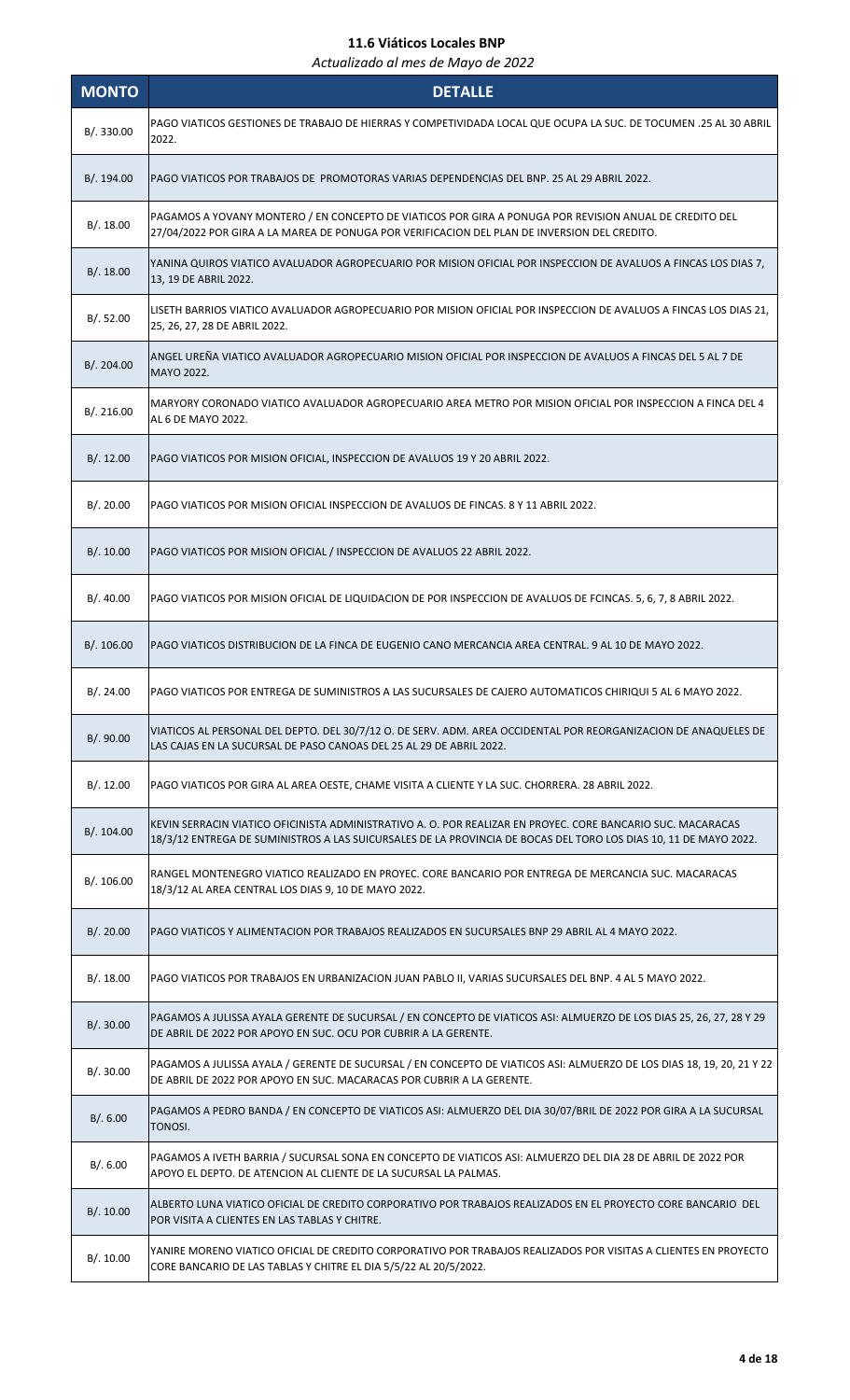| <b>MONTO</b> | <b>DETALLE</b>                                                                                                                                                                                                                                                  |
|--------------|-----------------------------------------------------------------------------------------------------------------------------------------------------------------------------------------------------------------------------------------------------------------|
| B/.12.00     | OSCAR PEREZ VIATICO TECNICO EN COMUNICACION Y ALARMA POR TRASLADARSE AL AREA DE CHAGRES POR CONFIGURACIÓN Y<br>PRUEBA DE ATM EL DÍA 22-04-22.                                                                                                                   |
| B/. 400.00   | VIATICOS AL PERSONAL DEL DEPARTAMENTO DE AUDITORIA AREA METRO POR AUDITORIA EN LAS SUCURSALES DEL AREA OESTE<br>LOS DIAS 10, 11 DE MAYO 2022.                                                                                                                   |
| B/.18.00     | VIATICOS AL PERSONAL DEL DEPTO. VIAJE A SUC. ARMUELLES POR AUDITORIA A.O. POR ARQUEO DE EFECTIVO POR BRINDAR<br>APOYO COMO JEFE DE OPERACIONES Y VALORES CUSTODIA EN LA SUCURSAL BOQUERON POR TITULAR DEL 23 AL 28/7/12 POR<br>INTENTO DE ROBO EL DIA 8-4-2022. |
| B/.30.00     | PAGAMOS A CARLOS ARANDA/SUPERVISOR OPERATIVO DE SUCURSAL LOS SANTOS / EN CONCEPTO DE VIATICOS ASI: ALMUERZO<br>DE LOS DIAS 18, 19, 20, 21 Y 22 DE ABRIL 2022, POR CUBRIR INCAPACIDAD DE LA TITULAR.                                                             |
| B/.32.00     | VIATICOS LOCALES POR GIRA DE TRABAJO A SUC. VOLCAN POR NO COBRO DE LAS MINAS CAÑAZAS Y BENEFICIARIO ARACELIS<br>CEDEÑO, DEL 12 AL 27 ABRIL 2022.                                                                                                                |
| B/.70.00     | POR TRABAJOS EXTRAORDINARIO EN VARIAS SUCURSALES A NIVEL NACIONAL VARIOS DE VIGILANCIA EL DIA 4/8/ LOCALES 09 AL 18<br>ABRIL POR TURNO 6: 00 A.M. A 2:00 P.M.                                                                                                   |
| B/. 312.00   | IRVING GUERRA GERENCIA EJECUTIVA DE MANTENIMIENTO POR TRABAJO DE MANTENIMIENTO EN LA SUCURSAL CHITRE DEL 10<br>AL 13 DE MAYO 2022.                                                                                                                              |
| B/. 416.00   | JENNIPHER DE GRACIA VIATICO OFICIAL DE ADMINISTRACION DE CREDITO POR ASISTIR AL SEMINARIO EN LA SUCURSAL BALBOA<br>SEMINARIO DE PRIMEROS AUXILIOS BASICO, PREVENCION DE INCENDIO DESALAJO EL DEL 9 AL 13 DE MAYO 2022.                                          |
| B/.24.00     | EVELYN MARTINEZ / GERENCIA EJECUTIVA DE SUCURSALES / 03 AL 06-05-22 / POR BRINDAR APOYO LA SUCURSAL CONCEPCION.                                                                                                                                                 |
| B/.18.00     | BOLIVAR SANJUR / GERENCIA EJECUTIVA EJECUTIVA DE BANCA AGROPECUARIA / 12, 28-04-22 Y 05-05-22 / POR REALIZAR VISITA<br>AFINCAS EN RENANACIMIENTO Y BOQUERON.                                                                                                    |
| B/.6.00      | ISRAEL GONZALEZ / GERENCIA EJECUTIVA DE BANCA AGROPECUARIA 24/5/12 / POR REALIZAR VISITA A FINCA EN RENACIMIENTO.                                                                                                                                               |
| B/.12.00     | JESUS PALMA / GERENCIA EJECUTIVA DE LA BANCA AGROPECUARIA / 18 Y 26-04-22 / POR REALIZAR VISITA A FINCA EN<br>RENACIMIENTO Y DAVID.                                                                                                                             |
| B/.12.00     | VENANCIO CABALLERO / GERENCIA EJECUTIVA DE LA BANCA AGROPECUARIA / 19-4 Y 3-5-22 / POR VISITA A FINCA EN CAÑAZAS Y<br>RENACIMIENTO.                                                                                                                             |
| B/. 400.00   | PAGO VIATICOS POR GIRA AL DEPA. AUDITORIA AREA CENTRAL DEL 9 A 14 MAYO 2022.                                                                                                                                                                                    |
| B/.200.00    | PAGO VIATICOS POR GIRA AL DEPA. AUDITORIA AREA CENTRAL 12 AL 14 MAYO 2022.                                                                                                                                                                                      |
| B/0.630.00   | PAGO VIATICOS POR TRABAJOS DE INSTALACION DE TECHO DE POLICAERBONATO EN EL ATM ISLA TABOGA. 12 AL 14 MAYO 2022.                                                                                                                                                 |
| B/0.60.00    | VIATICOS AL PERSONAL DE SOPORTE VIRTUALES POR REALIZAR INSTALACION DE ATM, CABLEADO DE COMUNICACIÓN ELECTRICO Y<br>ALARMA DEL 4 AL 6 DE MAYO 2022.                                                                                                              |
| B/.6.00      | DEBITAMOS DE LA CUENTA DE VIATICOS LOCALES A OFICIAL DE CREDITO LOS SANTOS Y VICEVERSA DEL DIA 23/04/22, POR ASISTIR<br>A TU VIVIENDA EN FERIA DE AZUERO.                                                                                                       |
| B/.6.00      | PAGAMOS A JOSE DOMINGUEZ / ALMUERZO DEL DIA 6/05/22, POR MANTENIMIENTO DE AUTO NISSAN FRONTIER EN TALLER EN<br>CHITRE.                                                                                                                                          |
| B/.12.00     | PAGAMOS A VICTOR CASTILLO / EN CONCEPTO DE VIATICOS ALMUERZO DEL DIA 20 DE ABRIL DE 2022 POR INSPECCION DE<br>GARANTIAS EN MACARACAS Y EL DIA 23 DE ABRIL DE 2022 POR TRABAJAR EN LA SUBASTA GANADERA EN GUARARE.                                               |
| B/.6.00      | PAGAMOS A MELINA MACIAS / OFICIAL DE CREDITO EN CONCEPTO DE VIATICOS CENA DE 27 EL DIA 23 DE ABRIL DE 2022 POR<br>REALIZAR TURNO EN LA SUBASTA GANADERA DE LA FERIA DE AZUERO.                                                                                  |
| B/.6.00      | PAGAMOS A JUAN MIGUEL HERRERA / NOTIFICADOR / EN CONCEPTO DE VIATICOS LOCALES POR GIRA DE TRABAJO. ALMUERZO<br>DIA 22 DE ABRIL DE 2022 POR REALIZAR TRABAJOS ELECTRICOS.                                                                                        |
| B/.6.00      | PAGAMOS A JUAN MIGUEL HERRER AAGUILAR / ALMUERZO DEL DIA A 29 DE ABRIL DE 2022 POR ATENDER DILIGENCIAS DEL<br>JUZGADO EJECUTOR, DE LOS SANTOS.                                                                                                                  |
| B/.6.00      | PAGAMOS A YISELA HERRERA / ABOGADO / EN CONCEPTO DE VIATICOS DEL DIA 29 DE ABRIL PARA ATENDER DILIGENCIAS DEL<br>JUZGADO EJECUTOR.                                                                                                                              |
| B/.6.00      | DEBITAMOS DE PAGO DE GASTOS DE VIATICOS / DE SUCURSAL CHITRE / CONCEPTO DE VIATICOS ASI: ALMUERZO DEL DIA 29 DE<br>ABRIL 2022, POR APOYO EN SUCURSAL PARITA POR AUSENCIA DEL COLABORADOR POR INCAPACIDAD MEDICA.                                                |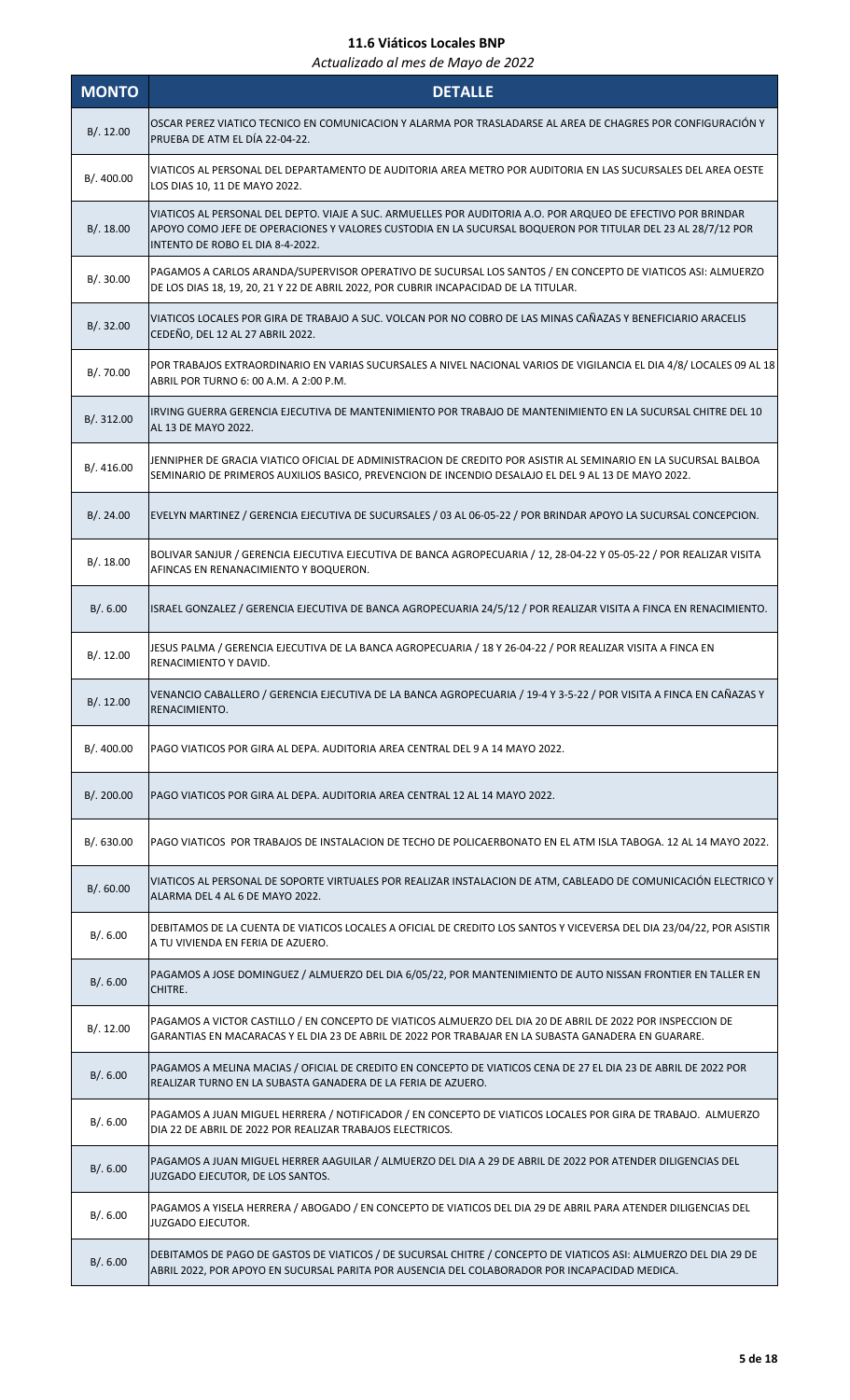| <b>MONTO</b> | <b>DETALLE</b>                                                                                                                                                                                                                                                                                                                                                                                     |
|--------------|----------------------------------------------------------------------------------------------------------------------------------------------------------------------------------------------------------------------------------------------------------------------------------------------------------------------------------------------------------------------------------------------------|
| B/.40.00     | PAGAMOS A EVARISTO BONILLA / CAJERO DE SUCURSAL CIRCUNVALACION. EN CONCEPTO DE VIATICOS ASI: ALMUERZO DE LOS<br>DIAS 10, 11, 12 Y 13 DE MAYO 2022, POR BRINDAR APOYO EN SUCURSAL NATA CUBRIENDO AL TITULAR QUE SE ENCUENTRA DE<br>LICENCIA.                                                                                                                                                        |
| B/. 42.00    | PAGAMOS A MARIAN BROCE / OFICINISTA DE ATENCION AL CLIENTE DE SUCURSAL CHITRE / EN CONCEPTO DE ALMUERZO DE LOS<br>DIAS 25, 26, 29 DE ABRIL 2022, Y 03, 04, 05 Y 06 DE MAYO DEL 2022, POR APOYO EN LA ATENCION AL CLIENTE DE SUCURSAL<br>DIVISA.                                                                                                                                                    |
| B/. 12.00    | PAGAMOS A MELINA MACIAS / OFICIAL DE CREDITO / PROV. DE LOS SANTOS EN CONCEPTO DE VIATICOS ASI: ALMUERZO DEL DIA<br>12 DE ABRIL 2022, POR INSPECCION A GARANTIA DE CREDITO EN TONOSI, ALMUERZO DEL DIA 19 DE ABRIL 2022, POR INSPECCION<br>A GARANTIA A CASILDA ALMANZA EN LA PINTADA DE TONOSI.                                                                                                   |
| B/.56.00     | VIATICO AL PERSONAL DEL DEPTO. DE SEGURIDAD AREA OCCIDENTAL DEBIDO A LA NECESIDAD DEL SERVICIO POR FALTA<br>PERSONAL EN ESTA SECCIOON DEL 25 DE ABRIL AL 01 DE MAYO 2022.                                                                                                                                                                                                                          |
| B/. 136.00   | PAGOS VIATICOS POR GIRAS DE SUPERVISION A LAS SUC. DEL AREA CENTRAL DEL 15 AL 25 ABRIL 2022.                                                                                                                                                                                                                                                                                                       |
| B/0.68.00    | PAGO VIATICOS POR CUSTODIAR LAS SUC. AREA CENTRAL DEBIDO A LA FALTA DE PERSONAL DEL 11 AL 25 ABRIL 2022.                                                                                                                                                                                                                                                                                           |
| B/.6.00      | GABRIEL ROVIRA / GCIA. EJEC. DE BCA. AGROP. / VIATICOS DEL 21/4/22 POR INSP.                                                                                                                                                                                                                                                                                                                       |
| B/.6.00      | ALEXIS QUINTERO / GCIA. EJEC. DE OBRAS, PROYECTOS Y MANT. / VIATICOS DEL 4/5/22 POR EL PAGO DE PLANILLA ADICIONAL POR<br>VACACIONES PROPORCIONALES Y VENCIDAS                                                                                                                                                                                                                                      |
| B/.18.00     | ERICK ROMERO / GCIA. EJEC. DE OBRAS, PROYECTOS Y MANTENIMIENTO / VIATICOS DEL 4-6/5/22 POR PAGO DE TRABAJOS DE<br>MANTENIMIENTO.                                                                                                                                                                                                                                                                   |
| B/.22.00     | JORGE JIMENEZ / GCIA. EJEC. DE OBRAS, PROYECTOS Y MANT. / VIATICOS DEL 4-6/5/22 POR TRABAJOS DE MANT.                                                                                                                                                                                                                                                                                              |
| B/.18.00     | IRVING GUERRA / GCIA. EJEC. DE OBRAS, PROYECTOS Y MANT. POR TRABAJOS DE MANTENIMIENTO DEL 4-6/5/22.                                                                                                                                                                                                                                                                                                |
| B/.22.00     | NICOLAS ESPINOZA / GCIA. EJEC. DE OBRAS, PROYECTOS Y MANTENIMIENTO POR TRABAJOS DE MANTENIMIENTO DEL 4-6/5/22.                                                                                                                                                                                                                                                                                     |
| B/. 26.00    | PAGO VIATICOS ENTREGA DE NOTAS DE COBROS A CLIENTES LOCALIZADAS: CREDITO POR COMPENSACION DE CHEQUES<br>EXTRANJEROS. PAGO VARIOS EN AREA DE CHORRERA Y COLON. 27, 28 ABRIL Y 4 MAYO 2022. INTERNACIONAL.                                                                                                                                                                                           |
| B/.6.00      | PAGO VIATICOS GIRA DE INSPECCION A SUC. CAPIRA Y EL VALLE. 10/05/2022.                                                                                                                                                                                                                                                                                                                             |
| B/.6.00      | PAGO VIATICOS POR MISION OFICIAL POR PLAQUEO DE MOBILIARIO Y EQUIPOS EN SUCURSAL CHORRERA EL 1/04/2022.                                                                                                                                                                                                                                                                                            |
| B/. 32.00    | LUIS CRUZ VIATICO CONDUCTOR POR LLEVAR A GEMINI CRUZ Y OTROS AL AREA POR INICIO DE ACCIONES LEGALES LOS DIAS 5, 6 DE<br>MAYO 2022.                                                                                                                                                                                                                                                                 |
| B/.216.00    | VIATICOS AL PERSONAL DEL DEPT. DE CONSTRUCCION POR TRABAJOS EN VARIAS DEPENDENCIAS DEL BNP DEL 3 AL 6 DE MAYO<br>2022.                                                                                                                                                                                                                                                                             |
| B/0.60.00    | PAGO VIATICOS POR TRASLADARSE A DIFERENTES PUNTOS DEL AREA CENTRIAL A REALIZAR TRABAJOS. DEL 25 AL 29 ABRIL 2022.                                                                                                                                                                                                                                                                                  |
| B/.12.00     | PAGAMOS A ROBERTO DELGADO / ELECTRICISTA / EN CONCEPTO DE VIATICOS ALMUERZO DEL 05-05-2022, SUMINISTRO DE<br>COMBUSTIBLE SUC. SAN. FCO. DE LA MONTAÑA Y TRABAJOS ELECTRICOS SUC. PLAZA BANCONAL. ALMUERZO DEL 06-05-2022,<br>SUMINISTRO DE COMBUSTIBLE SUC. PANAMERICANA. HORA: 8:40 A.M.A 3:20 P.M.                                                                                               |
| B/.12.00     | PAGAMOS A MAUREEN CHEN / ASISTENTE DEL GTE. AREA-COORD. DE OPERACIONES / EN CONCEPTO DE VIATICOS ALMUERZO DEL<br>DIA 27-04-2022, POR GIRA A LA SUC. PENONOME, VISITA ADMINISTRATIVA; ALMUERZO DEL 05-05-2022, POR GIRA DE VISITA<br>OPERATIVA EN SUC. TONOSI. HORA DE SALIDA: 8:30 A.M. HORA DE LLEGADA: 4:30 P.M.                                                                                 |
| B/.30.00     | PAGAMOS A OLEGARIO CEDEÑO / EN CONCEPTO DE VIATICOS: ALMUERZO Y CENA DEL 03-05-2022, TRABAJOS DE ALBAÑILERIA<br>ATM SUC. PENONOME; ALMUERZO DEL 04-05-2022, TRABAJOS DE ALBAÑILERIA ATM SUC. PENONOME; ALMUERZO DEL 05-05-<br>2022, TRABAJOS ELECTRICOS SUC. SAN FCO. DE LA MONTAÑA Y PLAZA BANCONAL; ALMUERZO DEL 06-05-2022, TRABAJOS DE<br>PLOMERIA A SUC. MARIATO. HORA: 8:00 A.M. A 6:48 P.M. |
| B/. 24.00    | PAGAMOS A ELICDO DOMINGUEZ / TRABAJO DE ALBAÑILERIA EN CONCEPTO DE VIATICOS ASI: ASI ALMUERZO Y CENA DEL<br>03/05/2022,. EN LA SUC. EL CARMEN EL DIA TRABAJOS DE ALBAÑILERIA SUC. PENONOME; ALMUERZO DEL 04/05/2022, TRABAJOS<br>DE REEMPLAZO DE CAJEROS SUC. PENONOME; ALMUERZO DEL 06/05/2022, TRABAJOS DE SELLAR FILTRACIONES SUC. MARIATO.<br>HORA: 8:15 A.M. A 6:47 P.M.                      |
| B/.6.00      | PAGAMOS A EDUARDO GONZALEZ / OFICINISTA ADMINISTRATIVO / EN CONCEPTO DE VIATICOS ASI: ALMUERZO DEL 10/05/2022<br>POR GIRA DE TRABAJO EN SUCURSALES DE LA PROVINCDIA DE VERAGUAS. HORA: 7:45 A.M. A 4:00 P.M.                                                                                                                                                                                       |
| B/.262.00    | PAGO VIATICOS GESTIONES DE TRABAJOS DE HIERRAS DEL 3 AL 7 DE MAYO 2022.                                                                                                                                                                                                                                                                                                                            |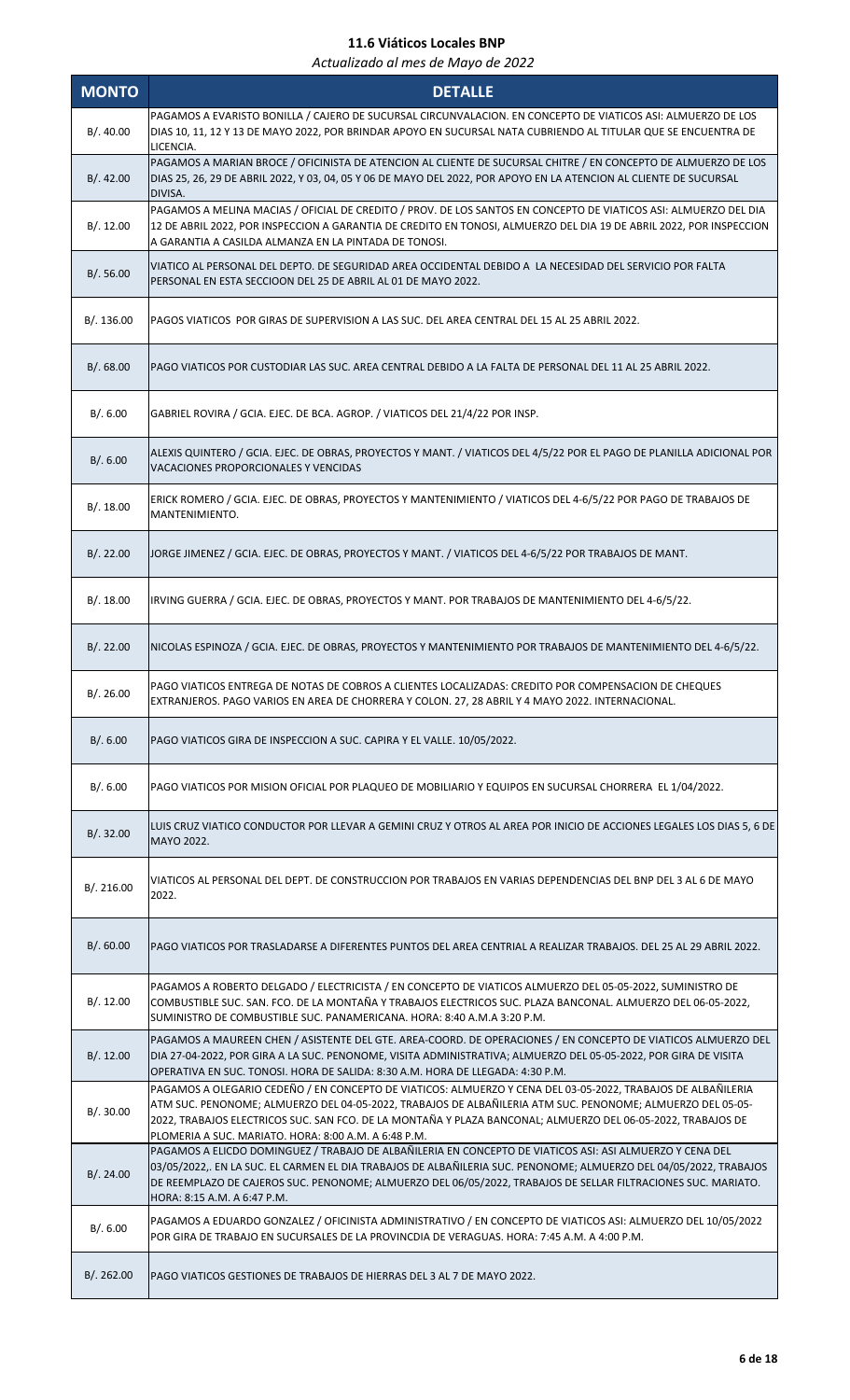| <b>MONTO</b> | <b>DETALLE</b>                                                                                                                                                                                                                            |
|--------------|-------------------------------------------------------------------------------------------------------------------------------------------------------------------------------------------------------------------------------------------|
| B/.6.00      | JAIME LEZCANO / GCIA. EJEC. DE SEGURIDAD / VIATICOS DEL 10/5/22 POR VIAJE A BOCAS DEL TORO.                                                                                                                                               |
| B/.112.00    | ALEXIS QUINTERO / GCIA. EJEC. DE OBRAS, PROYECTOS Y MANT. / VIATICOS DEL 12-13/5/22 POR VIAJE A CHANGUINOLA.                                                                                                                              |
| B/. 1,032.00 | VIATICOS AL PERSONAL DE LA GERENCIA DE INFRAESTRUCTURA DESCENTRALIZADA POR INSTALACION DE CABLEADO Y<br>DISPOSITIVOS PARA HARBILITAR LA RED DE WIFFI PARA CLIENTES EN VARIAS SUCURSALES DE CHIRIQUI Y BOCAS DEL 16 AL 21 DE<br>MAYO 2022. |
| B/. 1,020.00 | VIATICOS AL PERSONAL DEL DEPTO. DE MANTENIMIENTO POR GIRA DE TRABAJO DE CERRAJERIA EN VARIAS DEPENDENCIAS DEL<br>BNP DEL AREA CENTRAL DEL 16 AL 21 DE MAYO 2022.                                                                          |
| B/.16.00     | PAGO VIATICOS VISITA A CLIENTES INMOBILIARIA PARA LA CONSTRUCCION, EN PENONOME. 6/05/2022.                                                                                                                                                |
| B/.216.00    | PAGO VIATICO GIRA AL AREA CENTRAL DEL 16 AL 18/05/2022 DEPT. JURIDICO SOLICITADO POR EL LIC. JUEZ EJECUTOR.                                                                                                                               |
| B/. 216.00   | PAGO VIATICOS POR GIRA VISITA A LAS SUC. AREA CENTRAL. 16 AL 18 A LA RESERVA NACIONAL EL DIA 18-08-2012.<br>MAYO 2022.                                                                                                                    |
| B/. 216.00   | PAGO VIATICOS POR GIRA DE TRABAJO AL AREA CENTRAL. 16 AL 18 A LA RESERVA NACIONAL EL DIA MAYO 2022.                                                                                                                                       |
| B/. 216.00   | PAGO VIATICOS GIRA DE TRABAJO A CHIRIQUI SUBG. GRAL. ADMINIT. Y EJECUTIVOS PARA 2DA GIRA VISITA A SUC. DEL AREA<br>CENTRAL. 16 AL 18 MAYO 2022.                                                                                           |
| B/. 1,012.00 | PAGO VIATICOS COORDINAR LA INSTALACION, ACTIVACION DEL CAJERO AUTOMATICO SUC. DE CHIRIQUI LA BIBLIOTECA DEL<br>PARQUE OMAR Y POR VIAJAR A BOCAS.                                                                                          |
| B/.18.00     | VIATICOS AL PERSONAL DEL DEPTO. DE AUDITORIA DE CREDITO POR AUDITORIA ESPECIAL EN LA SUCURSAL DE NUEVO ARRAIJAN<br>EL DIA A 22-4-2022.                                                                                                    |
| B/.106.00    | RANGEL MONTENEGRO VIATICO POR DISTRIBUCION DE MERCANCIA AL AREA ESTE LOS DIAS 12, 13 DE MAYO 2022.                                                                                                                                        |
| B/. 106.00   | IRVING GONZALEZ VIATICO POR DISTRIBUCION DE MERCANCIA AL AREA ESTE LOS DIAS 12 EL AREA CENTRAL 13 DE MAYO 2022.                                                                                                                           |
| B/. 206.00   | VIATICOS A LOS CONDUCTORES DE TRANSPORTE POR BRINDLAR APOYO A LA PRESIDENCIA DE LA REPUBLICA EN EL PROYECTO DE<br>TRAZABILIDAD DEL 2 AL 7 DE MAYO 2022.                                                                                   |
| B/. 606.00   | ERIC QUIROS VIATICO COORDINADOR DE EXPERIENCIA DE USUARIO POR REVISIÓN DE INSTALACION DE CAMBIO DE SERVICIO DE<br>WIFFI EN EL AREA CENTRAL Y OCCIDENTAL DEL 15 AL 21 DE MAYO 2022.                                                        |
| B/.12.00     | PAGO VIATICOS GIRA DE TRABAJO A CHORRERA, PROV. PANAMA OESTE. 12 MAYO 22 PERSONAL TRANSITORIO.                                                                                                                                            |
| B/.6.00      | PAGO VIATICOS GIRA DE TRABAJO A LA PROV. COLON INSPECCION A LOS CLIENTES PARA QUE ASISTAN A LA INAUGURACION DE<br>LA FERIA DE LOS ESTUDIANTES DE BELLAS ARTES.                                                                            |
| B/0.6.00     | PAGO VIATICOS DILIGENCIAS DE NOTIFICACIÓN REALIZADA EL DIA 27 ADE AGOSTO DE 2022.                                                                                                                                                         |
| B/.6.00      | PAGO VIATICOS DILIGENCIAS DE NOTIFICACION EN ARRAIJAN Y CHORRERA REALIZADA EL 10 MAYO 2022.                                                                                                                                               |
| B/.6.00      | PAGO VIATICOS DILIGENCIAS DE NOTIFICACION EN ARRAIJAN Y CHORRERA REALIZADA EL 12 MAYO 2022.                                                                                                                                               |
| B/. 100.00   | IRVING GUERRA VIATICO AUXILIAR DE MANT. GERENCIA EJECUTIVA DE CR. CORPORATIVO POR EXTENSION DE VIATICOS PARA<br>TERMINAR TRABAJO DE MANTENIMIENTO EN LA SUCURSAL DE CHITRE LOS DIAS 13, 14 DE MAYO 2022.                                  |
| B/.506.00    | SANYAI BARRIA POR GIRA DE TRABAJO A DIVERSAS SUCURSALES DEL AREA CENTRAL DEL 16 AL 21 DE MAYO 2022.                                                                                                                                       |
| B/. 506.00   | MUHAMMAD HAJI VIATICO, POR GIRA DE TRABAJO A DIFERENTES SUCURSALES DEL AREA CENTRAL Y AL Y ASISTIR A CAPACITACION<br>DE PRESTAMOS SEGURO EDUCATIVO DEL 16 AL 21 DE MAYO 2022.                                                             |
| B/.30.00     | EVELYN MARTINEZ / GCIA. EJEC. DE SUCURSALES / VIATICOS DEL 9-13/5/22 POR APOYO EN SUC. 19.                                                                                                                                                |
| B/.212.00    | ERICK ROMERO / GCIA. OBRAS, PROYECTOS Y MANTENIMIENTO DEL 16-18/5/22 POR TRABAJOS DE MANT.                                                                                                                                                |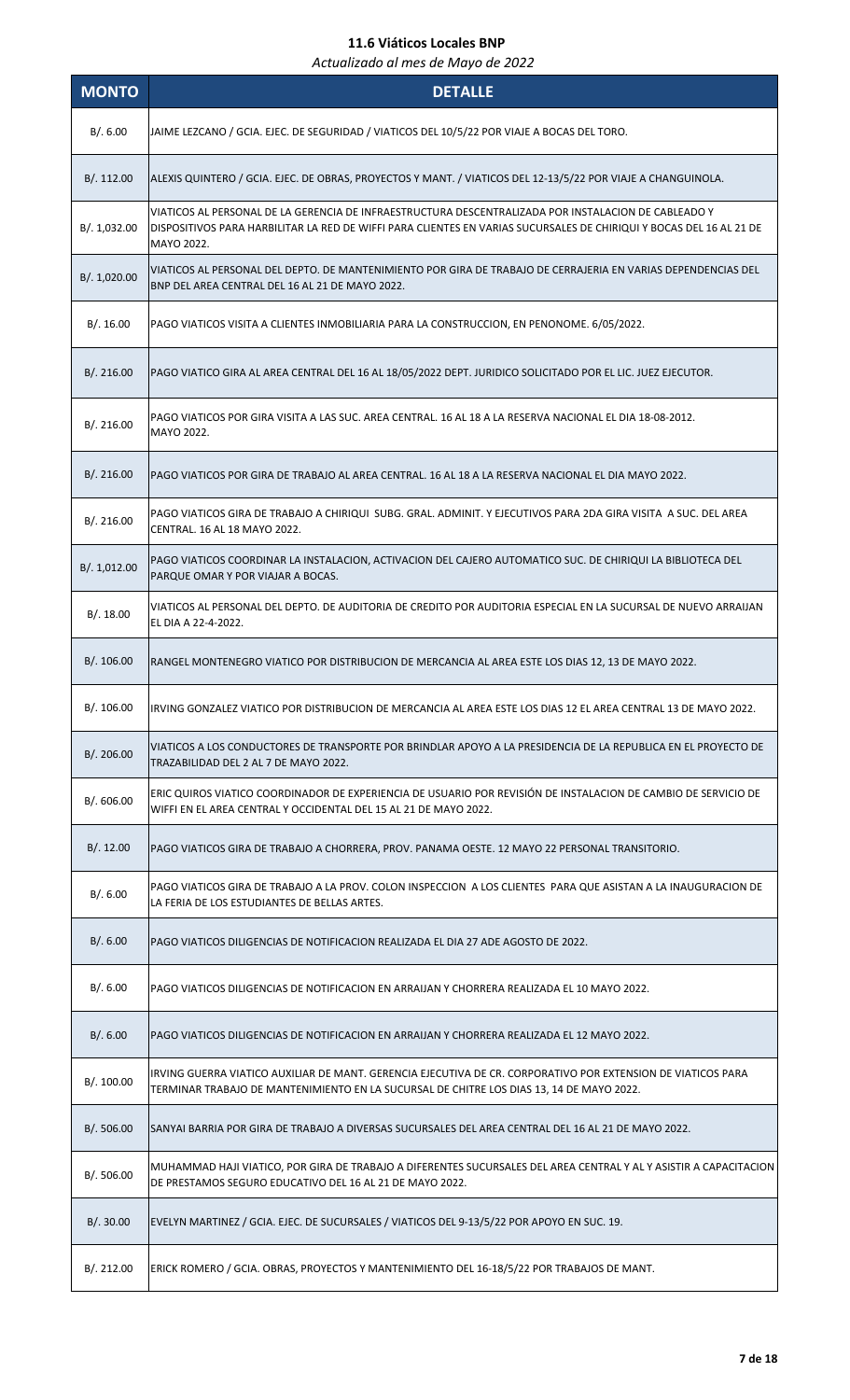| <b>MONTO</b> | <b>DETALLE</b>                                                                                                                                                                                                                                                                    |
|--------------|-----------------------------------------------------------------------------------------------------------------------------------------------------------------------------------------------------------------------------------------------------------------------------------|
| B/. 212.00   | JORGE JIMENEZ / GCIA. EJEC. DE OBRAS, PROYECTOS Y MANTENIMIENTO. AREA METRO / VIATICOS DEL 16-18/5/22 POR TRABAJOS<br>DE MANT.                                                                                                                                                    |
| B/. 212.00   | NICOLAS ESPINOZA / GCIA. EJEC. DE OBRAS, PROYECTOS Y MANT. / VIATICOS DEL 16-18/ AREA METRO /22 POR TRABAJOS DE<br>MANT.                                                                                                                                                          |
| B/.276.00    | ROBERTO SOUSA POR GIRA Y VISITAS A LAS SUCURSALES DEL AREA CENTRAL DEL 16 AL 18 DE MAYO 2022.                                                                                                                                                                                     |
| B/.18.00     | NOELLIS MORELL / GCIA. EJEC. DE BCA. AGROP. / VIATICOS DEL 19, 26 Y 28/4/22 POR VISITA DE CLIENTES.                                                                                                                                                                               |
| B/0.6.00     | PAGO VIATICOS POR TRASLADO A CHAGRE COLON, AL ATM POR PROGRAMACIÓN DEL PANEL DE ALARMA 5/05/2022.                                                                                                                                                                                 |
| B/. 210.00   | PAGO VIATICOS GIRA DE TRABAJOS PARA REALIZAR SIMULACROS DE DESALOJO 16 AL 18/05/2022.                                                                                                                                                                                             |
| B/. 210.00   | FERNANDO ORTEGA VIATICO POR GIRA DE TRABAJO A LA PROVINCIA DE DARIEN PARA SIMULACROSO DE DESALOJO DEL 16 AL 18<br><b>DE MAYO 2022.</b>                                                                                                                                            |
| B/.216.00    | VICTORIA YAU VIATICO POR GIRA DE A LAS SUCURSALES DEL AREA CENTRAL DEL 16 AL 18 DE MAYO 2022.                                                                                                                                                                                     |
| B/.84.00     | PAGO VIATICOS POR GIRA A SANTIAGO INAUGURACIÓN DE FERIA AZUERO. 19 AL 30 ABRIL 2022.                                                                                                                                                                                              |
| B/.212.00    | MARY CARMEN FERNANDEZ POR BIRNDAR APOYO EN LA SEGUNDA GIRA AREA CENTRAL DEL 16 AL 18 DE MAYO 2022.                                                                                                                                                                                |
| B/0.60.00    | PAGO VIATICOS POR TRASLADARSE A DIFERENTES PUNTOS DEL AREA CENTRAL A REALIZAR TRABAJOS VARIOS. 3, 4, 5, 6 MAYO<br>2022.                                                                                                                                                           |
| B/. 28.00    | PAGO VIATICOS POR BRINDAR APOYOR TRABAJOS EN LA FERIA CAPAC Y A LA SUC. TORTI 25 AL 30 ABRIL Y EL 3 MAYO 2022, PARA<br><b>CUBRIR VACACIONES.</b>                                                                                                                                  |
| B/.24.00     | PAGO VIATICOS POR BRINDAR APOYO A LA SUC. TORTI DEL 18 AL 23 POR TRABAJOS EN LA FERIA CAPAC ABRIL 2022. CUBRIR<br>VACACIONES.                                                                                                                                                     |
| B/.210.00    | SANTIAGO ABDIEL HERRERA VIATICO POR REALIZAR EL PAGO DE VIGILANCIA A LAS UNIDADES DE POLICIA QUE HAN PRESTADO<br>SERVICIO POR MISION OFICIAL DURANTE LA VISITA A LAS SUCURSALES LOS TURNOS Y FECHAS ESTO: SON EL AREA CENTRAL DEL 16<br>AL 18 DE MAYO 2022. 6:00 P.M. A 2:00 A.M. |
| B/.506.00    | JUAN CARPIO VIATICO CONDUCTOR POR TRANSPORTAR AL SUBGERENTE EJECUTIVO DE GOBIERNO DE DATOS Y AL GERENTE<br>DEAREA DE CALIDAD DE DATOS A DIFERENTES SUCURSALES DEL AREA CENTRAL Y ASISTIR A CAPACITACION DEL 16 AL 21 DE MAYO<br>2022.                                             |
| B/.184.00    | VIATICOS AL PERSONAL DEL DEPTO. DE SEGURIDAD AREA CENTRAL DEBIDO A LA FALTA DE PERSONAL POR CUSTODIAR LA GARITA<br>DE SEGURIDAD Y SUPERVISION A LAS SUCURSALES DEL 22 AL 29 DE ABRIL 2022.                                                                                        |
| B/.34.00     | PAGO VIATICOS SECCION OCCIDENTE POR LABORAR CORRIDO. 03 AL 08/05/2022.                                                                                                                                                                                                            |
| B/.128.00    | PAGO VIATICOS AREA CENTRAL POR FALTA DE PERSONA Y GIRAS DE SUPERVISION DE LAS SUCURSALES DEL 18 AL25 ABRIL DE<br>2022.                                                                                                                                                            |
| B/.12.00     | JOEL GUARDIA / GCIA. EJEC. E ADMON. DE CRED. / VIATICOS DEL 29/4 Y 3/5/22 POR INSP. DE NEGOCIOS.                                                                                                                                                                                  |
| B/.216.00    | IRENE PEDRESCHI POR GIRA DE TRABAJO A DIFERENTES SUCURSALES DEL AREA CENTRAL DEL 16 AL 18 DE MAYO 2022.                                                                                                                                                                           |
| B/.22.00     | GEMINI CRUZ VIATICO POR VISITAS REALIZADAS A CLIENTES EN TANARA DIA EL 29-4-2022.                                                                                                                                                                                                 |
| B/.90.00     | PAGO VIATICOS POR AUDITORIA DE SUC. OPERACIONES EN LA PROV. VERGAGUAS 18 AL 20 MAYO 2022.                                                                                                                                                                                         |
| B/.400.00    | PAGO VIATICOS POR AUDITORIA INTERNA DE OPERACIONES A SUCURSAL INSTALAC. Y REVISION DE A/A SUC. SONA Y SUC. CHITRE<br>AREA CENTRAL. 17 AL 19 MAYO 2022.                                                                                                                            |
| B/.12.00     | PAGO VIATICOS POR AUDITORIA DE CLIENTES EN SUCURSALES VOLCAN YCESEMBOLSOS, PARA CANCELAR COMPROMISOS 29<br>ABRIL Y 4 MAYO 2022.                                                                                                                                                   |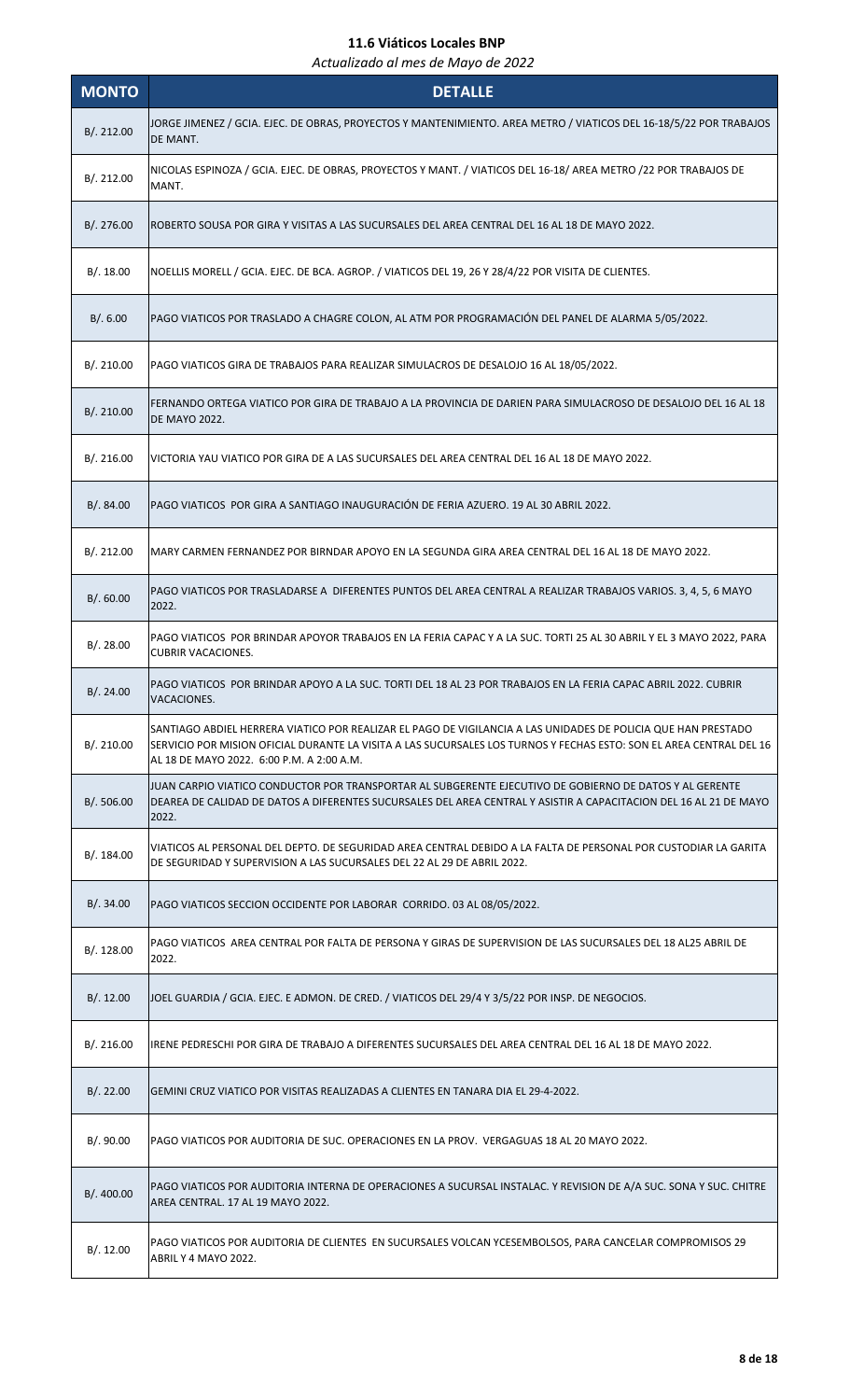| <b>MONTO</b> | <b>DETALLE</b>                                                                                                                                                                                                                                                                              |
|--------------|---------------------------------------------------------------------------------------------------------------------------------------------------------------------------------------------------------------------------------------------------------------------------------------------|
| B/.20.00     | PAGO VIATICOS POR TRASLADO DEL BNP A.C. POR DESEMBOLSOS A LAS SIGUIENTES SUC. PEDREGAL, BELEN Y LOS PUEBLOS. 11<br>MAYO 2022.                                                                                                                                                               |
| B/.16.00     | PAGO VIATICOS POR MANTENIMIENTO DEL VEHICULO Y RETORNO A LA SUC. METETI. 12/05/22.                                                                                                                                                                                                          |
| B/.18.00     | MARIBEL FERNANDEZ / 05, 07 Y 12-04-22 / POR VISITA A CLIENTES EN BUGABA ALANJE Y RENACIMIENTO / CORRESPONDE AL<br>CREDITO REALIZADO EL DIA 3-05-22. POR ERROR SE DEBITO DE LA CTA. DE GASTO DE VIATICOS AL EXTRANJERO.                                                                      |
| B/.48.00     | PAGO VIATICOS APOYO AL PROYECTO REEMPLAZO DE TELEFONOS EN SUCURSALES DEL AREA OCCIDENTAL. 24 ABRIL AL 10 MAYO<br>2022.                                                                                                                                                                      |
| B/.420.00    | VIATICOS AL PERSONAL DEL DEPTO. DE MANTENIMIENTO POR GIRA DE TRABAJO DE PINTURA EN LA SUCURSAL DE ANTON AREA<br>CENTRAL DEL 12 AL 14 DE MAYO 2022.                                                                                                                                          |
| B/. 120.00   | PAGAMOS A EVARISTO BONILLA / DE SUCURSAL CIRCUNVALACION / EN CONCEPTO DE VIATICOS DESAYUNO Y ALMUERZO DE LOS<br>DIAS 16, 17, 18, 19, 20, 23, 24, 25, 26, 27, 30 Y 31 DE MAYO DE 2022, POR BRINDAR APOYO EN SUCURSAL NATA CUBRIENDO AL<br>TITULAR QUE SE ENCUENTRA DE LICENCIA POR GRAVIDEZ. |
| B/.30.00     | PAGAMOS A LOURDES FRIAS / ASISTENTE ADMINISTRATIVA / VIATICOS ASI: ALMUERZO DE LOS DIAS 18, 19, 20, 21 Y 22 DE ABRIL<br>2022, POR LABORAR EN SUCURSAL MACARACAS EN REVISION DE EXPEDIENTES DE CREDITO.                                                                                      |
| B/. 6.00     | PAGAMOS A OLIVER GONZALEZ / EN CONCEPTO DE VIATICO EN LA FERIA INTERNACIONAL DE AZUERO.                                                                                                                                                                                                     |
| B/.6.00      | PAGAMOS A MANUEL GONZALEZ / OFICIAL DE CREDITO / EN CONCEPTO DE VIATICOS ASI: CENA DEL DIA 28 DE ABRIL 2022, POR<br>REALIZAR TURNO EN LA FERIA INTERNACIONAL DE AZUERO.                                                                                                                     |
| B/.10.00     | PAGAMOS A YELISA AGUDO / CAJERA POR VIAJE A SUC. BOCAS DEL TORO DE SUC. SANTIAGO / PARA REEMPLAZAR A JEFE ASI:<br>ALMUERZO DEL DIA 13 DE MAYO, EN REEMPLAZO DEL TITULAR.                                                                                                                    |
| B/.20.00     | PAGAMOS A RANDALL FULLER / DE SUCURSAL SONA / EN CONCEPTO DE VIATICOS ASI: DESAYUNO Y ALMUERZO DE LOS DIAS 16 Y<br>17 DE MAYO 2022, EN REEMPLAZO DE FILOMENA PEREZ POR BRINDAR APOYO EN LA SUCURSAL MARIATO.                                                                                |
| B/.30.00     | PAGAMOS A JANETH VALENCIA / SUPERVISORA DE OPERACIONES POR TRABAJO REALIZADO EN PROYECTO CORE BANCARIO EN<br>CONCEPTO DE VIATICOS ASI: ALMUERZO DE LOS DIAS 03, 04, 05, 06 Y 09 DE MAYO 2022, POR APOYO AL DEPARTAMENTO DE<br>OPERACIONES DE SUCURSAL LAS PALMAS.                           |
| B/0.6.00     | BEXANIA SANTAMARIA / GCIA. EJEC. DE SUCURSALES / VIATICOS DEL 12/5/22 POR VISITA DE EMPRESA.                                                                                                                                                                                                |
| B/.54.00     | LUCILA MIRANDA / GCIA. EJEC. DE SUCURSALES / DEL 3-6, 9-13/5/22 POR APOYO EN SUC. 103.                                                                                                                                                                                                      |
| B/.12.00     | VIATICO A LOS CONDUCTORES POR LABORAR COMO CONDUCTOR DE LA INSPECCION DE AVALUOS DE VIVIENDAS EN PUEBLO DE<br>SAN CARLOS MIEMBROS DE LA JUNTA DIRECTIVA EN MISION OFICIAL LOS DIAS 2, 3, 4, 10, 12 MAYO 2022.                                                                               |
| B/.104.00    | VIATICOS AL PERSONAL DEL DEPTO. DE AIRES ACONDICIONADO POR TRABAJOS EN VARIAS SUCURSALES DEL 9 AL 16 DE MAYO<br>2022.                                                                                                                                                                       |
| B/. 316.00   | GESHWIN FORERO VIATICO POR TRASLADARSE A LAS SUCURSALES DE TORTI, METETI, LA PALMA GUNA YALA A SIMULACRO DE<br>EVACUACION DEL 16 AL 19 DE MAYO 2022.                                                                                                                                        |
| B/. 6.00     | PAGO VIATICOS POR DISTRIBUCION DE MERCANCIA AREA OESTE. 17/05/2022.                                                                                                                                                                                                                         |
| B/0.6.00     | PAGO VIATICOS POR DISTRIBUCION DE MERCANCIA AREA OESTE. 17/05/2022.                                                                                                                                                                                                                         |
| B/.54.00     | PAGO VIATICOS POR REEMPLAZOS DE CAJAS DETERIORADAS UBICADO EN PASO CANOAS. DEL DIA 03, 16, 17, 18 MAYO 2022.                                                                                                                                                                                |
| B/.48.00     | PAGO VIATICOS REALIZAR TRABAJOS VARIOS EN CHORRERA ON D GO, NUEVO ARRAIJAN, SUPER EXTRA. 6, 9, 10,11 MAYO 2022.                                                                                                                                                                             |
| B/. 24.00    | PAGAMOS A ANGEL SAUCEDO / VIATICOS ASI: ALMUERZO DE LOS DIAS 11, 12, 13 Y 16 DE MAYO 2022 POR ENTREGA DE INSUMOS<br>A SUCURSALES DE LA PROVINCIA DE LOS SANTOS, COCLE, VERAGUAS Y HERRERA.                                                                                                  |
| B/.30.00     | PAGAMOS A MARIAN BROCE / SUCURSAL CHITRE / EN CONCEPTO DE VIATICOS ASI: ALMUERZO DE LOS DIAS 09, 10, 11, 12 Y 13 DE<br>MAYO 22, POR APOYO EN LA ATENCION A CLIENTE DE SUCURSAL DIVISA.                                                                                                      |
| B/.6.00      | PAGO VIATICOS POR GIRA A PROV. PANAMA OESTE. 11 MAYO 2022.                                                                                                                                                                                                                                  |
| B/. 204.00   | PAGO VIATICOS POR GIRA AL AREA OCCIDENTAL, VISITA DE MERCADEO DE CLIENTES PROSPECTOS Y EXISTENTES. 12 MAYO 2022.                                                                                                                                                                            |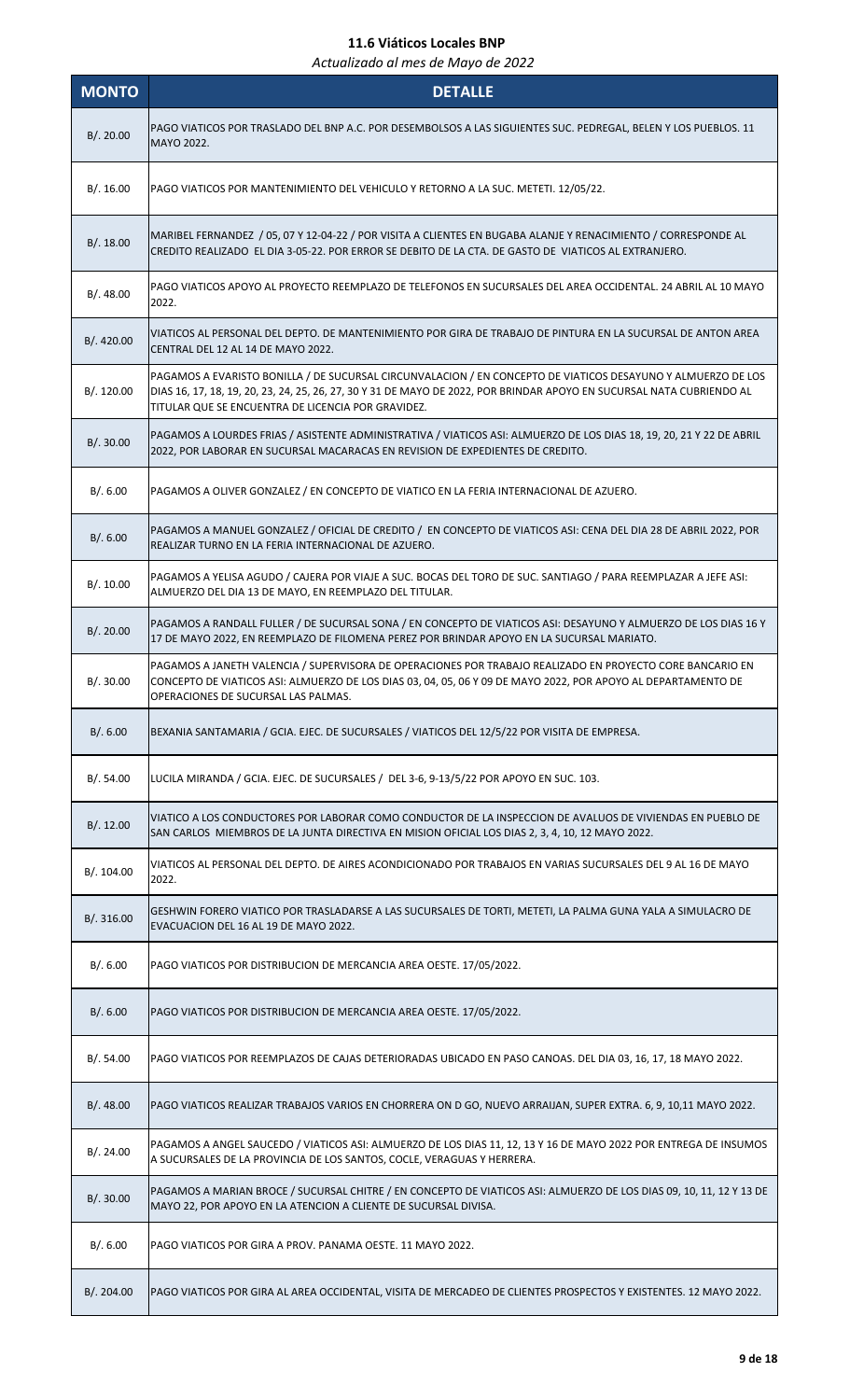| <b>MONTO</b> | <b>DETALLE</b>                                                                                                                                                                                                                                                                                                                                                                                                                                                                                                                                      |
|--------------|-----------------------------------------------------------------------------------------------------------------------------------------------------------------------------------------------------------------------------------------------------------------------------------------------------------------------------------------------------------------------------------------------------------------------------------------------------------------------------------------------------------------------------------------------------|
| B/.6.00      | PAGO VIATICOS MISION OFICIAL POR AVALUOS A FINCAS EN CHAME. 17 MAYO 2022.                                                                                                                                                                                                                                                                                                                                                                                                                                                                           |
| B/.12.00     | PAGO VIATICOS MISION OFICIAL POR AVALUOS A FINCAS EN CHAME 5 DE MAYO DE 2022.                                                                                                                                                                                                                                                                                                                                                                                                                                                                       |
| B/.6.00      | PAGO VIATICOS POR GIRA A LA PROV. DE COLON. 06 MAYO DE 2022.                                                                                                                                                                                                                                                                                                                                                                                                                                                                                        |
| B/0.6.00     | PAGO VIATICOS POR GIRA A LA PROV. DE COLON. 06 MAYO DE 2022.                                                                                                                                                                                                                                                                                                                                                                                                                                                                                        |
| B/. 54.00    | PAGAMOS A ELICDO DOMINGUEZ / EN CONCEPTO DE VIATICOS ASI: ALMUERZO DE LOS DIAS 09 Y 10 DE MAYO 2022, TRABAJO DE<br>TECHO Y CIELO RASO EN SUCURSAL MARIATO, ALMUERZO Y CENA DE LOS DIAS 11, 12 Y 13 DE MAYO 2022, POR TRABAJOS DE<br>IMPERMEALIZACION TECHO SUCURSAL SONA, ALMUERZO DEL DIA 14/05/22, POR TRABAJOS DE PINTURA EN SUCURSAL LA<br>PINTADA.                                                                                                                                                                                             |
| B/.54.00     | PAGAMOS A JUAN GIRON / EN CONCEPTO DE VIATICOS ASI: ALMUERZO DEL DIA 09/05/22, POR TRABAJOS EN TECHO EN SUCURSAL<br>SONA, ALMUERZO DEL DIA 10/05/22, POR TRABAJOS EN TECHO EN SUCURSAL MARIATO, ALMUERZO Y CENA DE LOS DIAS 11, 12 Y<br>13 DE MAYO 2022, POR TRABAJOS DE PINTURA EN SUCURSAL SONA, AMUERZO DEL DIA 14/05/22, POR TRABAJOS DE PINTURA,<br>ALUMINIO Y VIDRIO EN SUCURSAL LA PINTADA.                                                                                                                                                  |
| B/.36.00     | PAGAMOS A ROBERTO DELGADO / ELECTRICISTA EN CONCEPTO DE VIATICO ASI: ALMUERZO DEL DIA 09/05/22, POR SUMINISTRO<br>DE COMBUSTIBLE SUC. LAS MINAS Y LOS POZOS, ALMUERZO DEL DIA 10/05/22, POR INSTALACION DE SOPORTE PARA SUCURSAL<br>LAS TABLAS, ALMUERZO DEL DIA 11/05/22, POR TRABAJOS ELECTRICOS EN SUCURSAL SAN FRANCISCO DE LA MONTAÑA Y<br>CAÑAZAS, ALMUERZO DEL 12/05/22, POR SUMINISTRO DE COMBUSTIBLE A SUCURSAL MARIATO, ALMUERZO Y CENA DEL DIA<br>13/05/22, POR TRABAJOS ELECTRICOS EN SUCURSAL PEDASI.                                  |
| B/.42.00     | PAGAMOS A OLEGARIO CEDEÑO / ELECTRICISTA / EN CONCEPTO DE VIATICOS ASI: ALMUERZO DEL DIA 09 POR TRABAJOS DE<br>TECHO EN SUCURSAL SONA, ALMUERZO DEL 10/05/22, POR TRABAJOS DE OFICINAS EN SUCURSAL LAS TABLAS, ALMUERZO DEL<br>11/05/22, POR TRABAJOS EN SUCURSAL CAÑAZAS, ALMUERZO DEL DIA 12/05/22, POR TRABAJOS ELECTRICOS EN SUCURSAL SAN<br>FRANCISCO DE LA MONTAÑA, ALMUERZO Y CENA DEL DIA 13/05/22, POR TRABAJO ELECT. Y SUMINISTRO DE COMBUSTIBLE EN<br>SUCURSAL PEDASI, ALMUERZO DEL 14/05/22, POR TRABAJOS DE PINTURA EN SUC. AGUADULCE. |
| B/.18.00     | PAGAMOS A OSCAR CEDEÑO / SUPERVISOR DE OPERACIONES EN SUCURSAL LA ARENA / EN CONCEPTO DE VIATICOS ASI:<br>ALMUERZO DE LOS DIAS 10, 11 Y 12 DE MAYO 2022, POR CUBRIR INCAPACIDAD DE LA OFICIAL DE OPERACIONES EN SUCURSAL<br>DIVISA.                                                                                                                                                                                                                                                                                                                 |
| B/.30.00     | PAGAMOS A JACINTA PEREZ / BACK OFFICE / EN CONCEPTO DE VIATICOS ASI: ALMUERZO DE LOS DIAS 09, 10, 11, 12 Y 13 DE MAYO<br>2022, POR PRESTAR APOYO DEBIDO A CONTINGENCIA DE COVID DE LA TITULAR.                                                                                                                                                                                                                                                                                                                                                      |
| B/.6.00      | PAGAMOS A ZORAIDA VEGA / SUCURSAL AGUADULCE EN CONCEPTO DE VIATICOS ASI: ALMUERZO DEL DIA 13 DE MAYO 2022, POR<br>CUBRIR INCAPACIDAD DE LA OFICIAL DE OPERACIONES EN SUCURSAL DIVISA.                                                                                                                                                                                                                                                                                                                                                               |
| B/.6.00      | DEBITAMOS DE LA CUENTA DE VIATICOS / PARA EL PAGO A IRLANDA ESCOBAR / OFICIAL DE CREDITO / EN CONCEPTO DE VIATICOS<br>ASI: CENA Y TRANSPORTE DEL DIA 24/04/2022, POR LABORAR EN EL PABELLON DE LA FERIA DE AZUERO.                                                                                                                                                                                                                                                                                                                                  |
| B/.24.00     | PAGAMOS A JESSICA OSORIO / POR AUDITORIA EN CONCEPTO DE VIATICOS ASI: ALMUERZO DEL DIA 06/05/2022, POR GIRA A<br>INSPECCIONES DE SUCURSALES DE SAN FRANCISCO DE LA MONTAÑA Y PLAZA BANCONAL, ALMUERZO DEL DIA 09/05/2022,<br>INSPECCIONES EN LAS SUCURSALES DE LA PROVINCIA DE COCLE, ALMUERZO DEL DIA 10/05/22, POR GIRA A INSPECCIONES DE<br>SUCURSAL CAÑAZAS Y SONA, ALMUERZO DEL DIA 12/05/22, POR GIRA A LA SUCURSAL PEDASI.                                                                                                                   |
| B/.24.00     | PAGAMOS A ALFREDO CORTES / JEFE DPTO. DE REVERSION DE CARGOS POR INSPECCION / EN CONCEPTO DE VIATICOS ASI:<br>ALMUERZO DEL DIA 06/05/2022, POR GIRA A INSPECCIONES DE SUCURSALES SAN FRANCISCO DE LA MONTAÑA Y PLAZA<br>BANCONAL, ALMUERZO DEL DIA 09/05/2022, INSPECCIONES EN LAS SUCURSALES DE LA PROVINCIA DE COCLE, ALMUERZO DEL DIA<br>10/05/22, POR GIRA A INSPECCIONES DE SUCURSALES CAÑAZAS Y SONA, ALMUERZO DEL 12/05/2022, POR GIRA A LA SUCURSALES<br>DE MARIATO Y SONA.                                                                 |
| B/.300.00    | PAGO VIATICOS POR MISION OFICIAL DEL 10 AL 13 MAYO 2022. PAGO DE SEGUROS PARA CANCELACION DEL RECLAMO DE CLIENTE<br>FALLECIDO.                                                                                                                                                                                                                                                                                                                                                                                                                      |
| B/.504.00    | PAGO VIATICOS POR MISION OFICIAL INSPECCION DE AVALUOS DE FINCAS. 16 AL 21 MAYO 2022.                                                                                                                                                                                                                                                                                                                                                                                                                                                               |
| B/.6.00      | CESAR CONTRERAS GERENCIA EJECUTIVA DE OPERACIONES / POR APOYO EN VISITA DEL CLIENTE SUCURSAL ORIENTE.                                                                                                                                                                                                                                                                                                                                                                                                                                               |
| B/.6.00      | CESAR CONTRERAS / POR APOYO VISITA DE SUCURSAL PUERTO ARMUELLES EN ATENCION A INCIDENTE POR FILTRACION EN<br>OPERACIONES.                                                                                                                                                                                                                                                                                                                                                                                                                           |
| B/0.66.00    | JOSE MORALES / GCIA. EJEC. DE OPERACIONES / VIATICO DE ESCRITURA POR APOYO EN SUC. 81 DEL 3-6, 9-11, 13, 16-18/5/22.                                                                                                                                                                                                                                                                                                                                                                                                                                |
| B/.6.00      | DUNESHTKA MONGE / GCIA. EJEC. DE OPERACIONES / POR APOYO EN SUC. 81 DEL 12/5/22.                                                                                                                                                                                                                                                                                                                                                                                                                                                                    |
| B/. 220.00   | ANEL MONTENEGRO / GCIA. EJEC. DE OPERACIONES / VIATICOS POR APOYO EN SUC. 46 DEL 3-6, 9-13, 16-20, 23-27, 30-31/5 Y<br>$1/6/22$ .                                                                                                                                                                                                                                                                                                                                                                                                                   |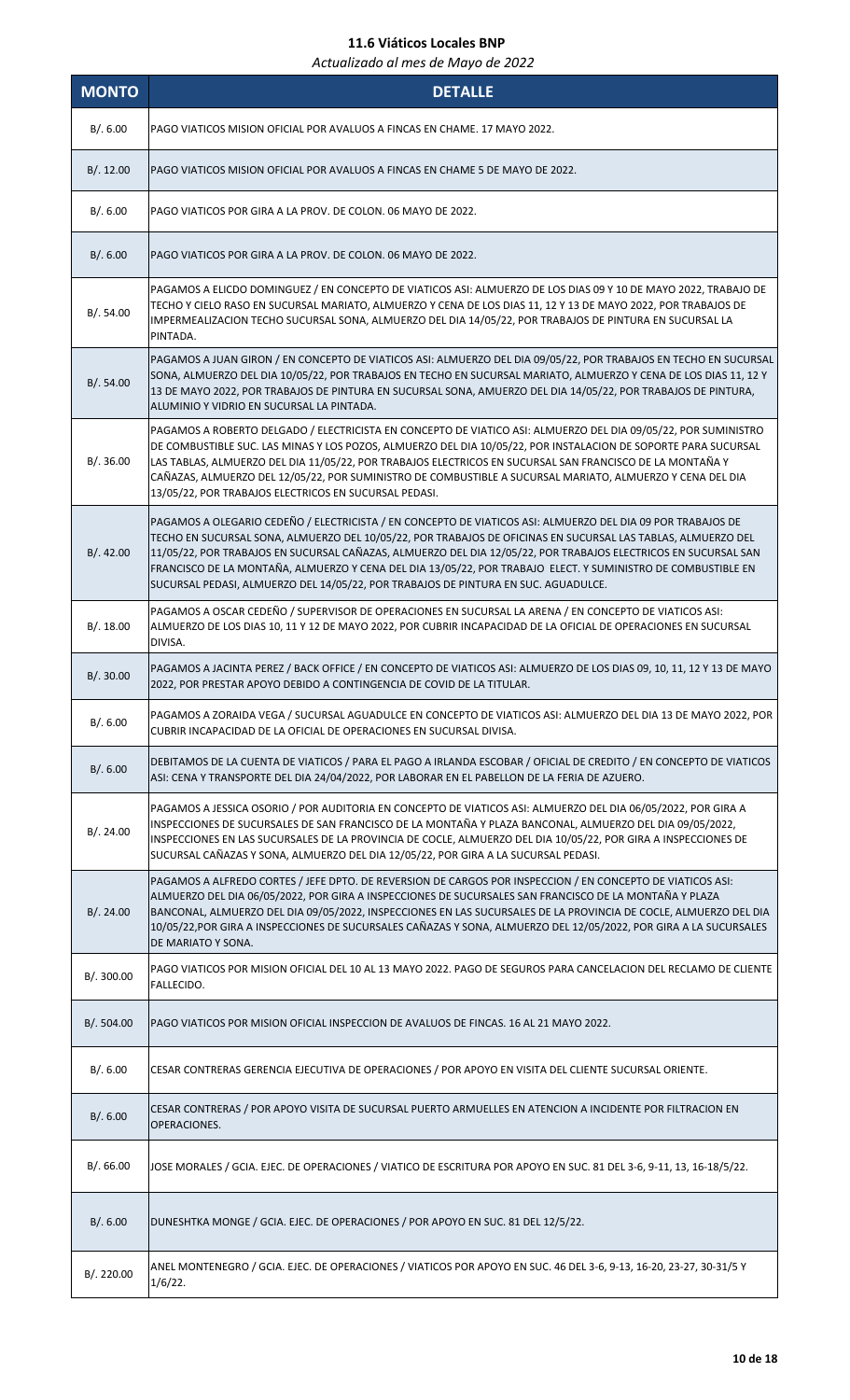| <b>MONTO</b> | <b>DETALLE</b>                                                                                                                                                                                                                                                                                                                                                                                 |
|--------------|------------------------------------------------------------------------------------------------------------------------------------------------------------------------------------------------------------------------------------------------------------------------------------------------------------------------------------------------------------------------------------------------|
| B/.12.00     | JEAN MARTINEZ / GCIA. EJEC. DE OBRAS, PROYECTOS Y MANT. / VIATICOS DEL 25/4 Y 12/5 POR INSPECCIONES.                                                                                                                                                                                                                                                                                           |
| B/.6.00      | DORIS SANTAMARIA / GCIA. EJEC. DE SUCURSALES / VIATICOS DEL 12/5/22 POR VISITA DE CLIENTE.                                                                                                                                                                                                                                                                                                     |
| B/.112.00    | SANTIAGO ABDIEL HERRERA VIATICO GERENTE EJECUTIVO DE SEGURIDAD POR ASISTIR A CAPACITACION LOS DIAS 20, 21 DE MAYO<br>2022.                                                                                                                                                                                                                                                                     |
| B/. 106.00   | PAGO VIATICOS POR MISION OFICIAL GIRA DE TRABAJO AL AREA CENTRAL DEL 20 AL 21 MAYO 2022.                                                                                                                                                                                                                                                                                                       |
| B/.112.00    | CHRISTIAN RIVERA VIATICO POR LABORAR COMO CONDUCTOR Y ESCOLTA MISION OFICIAL AL AREA CENTRAL LOS DIAS 20, 21 DE<br>MAYO 2022.                                                                                                                                                                                                                                                                  |
| B/. 106.00   | PAGO VIATICOS POR MISION OFICIAL GIRA DE TRABAJO AL AREA METRO 20 AL 21 MAYO 2022.                                                                                                                                                                                                                                                                                                             |
| B/.16.00     | EDGARDO PINZON VIATICO POR REUNION DE TRABAEJO EN EL AREA DE CHEPO EL DIA 20-5-2022.                                                                                                                                                                                                                                                                                                           |
| B/. 106.00   | NURIA ROMERO VIATICO POR MISION OFICIAL AL AREA CENTRAL LOS DIAS 20, 21 DE MAYO 2022.                                                                                                                                                                                                                                                                                                          |
| B/0.48.00    | PAGO VIATICOS ASISTIR A REUNION DE TRABAJO(SEGUIMIENTO) EN CHEPO. 20 MAYO 2022.                                                                                                                                                                                                                                                                                                                |
| B/.30.00     | DEBITAMOS DE LA CUENTA DE VIATICOS / PARA EL PAGO A JULISSA AYALA / EN CONCEPTO DE VIATICOS ASI: ALMUERZO DE LOS<br>DIAS 03, 04, 05, 06 Y 16 DE MAYO 2022, POR BRINDAR APOYO A SUCURSAL LAS TABLAS CUBRIENDO VACACIONES DEL SR. OVIDIO<br>MONTENEGRO.                                                                                                                                          |
| B/. 112.00   | EVERARDO CASTILLO PARA LA GIRA DEL AREA CENTRAL LOS DIAS 20, 21 DE MAYO 2022.                                                                                                                                                                                                                                                                                                                  |
| B/. 6.00     | DEBITAMOS DE LA CUENTA DE VIATIOS TRANSPORTE DE TONOSI-LOS SANTOS Y VICEVERSA DEL DIA 24/04/2022, POR LABORAR EN<br>EL PABELLON DE LA FERIA DE AZUERO.                                                                                                                                                                                                                                         |
| B/.18.00     | PAGAMOS A MAUREEN CHEN / EN CONCEPTO DE VIATICOS ASI: ALMUERZO DEL DIA 10/05/2022, POR GIRA A SUCURSAL MARIATO<br>VISITA ADMINISTRATIVA, ALMUERZO DEL DIA 11/05/2022, POR GIRA A LAS SUCURSALES DE CAÑAZAS, LAS PALMAS Y SONA A<br>VISITA ADMINISTRATIVA, ALMUERZO DEL DIA 12/05/2022, POR GIRA A LAS SUCURSALES DE ANTON, PENONOME, LA PINTADA,<br>NATA Y AGUADULCE POR GIRA ADMINISTRATIVAS. |
| B/.30.00     | PAGAMOS A CARLOS MENDOZA / CAJERO DE SUCURSAL LA ARENA / POR VIAJE A SUC. RIO SERENO PARA TRABAJO DE<br>MANTENIENTO DE SUC. PESES Y VICEVERSA DE LOS DIAS 09, 10, 11, 12 Y 13 DE MAYO 2022, POR CUBRIR AUSENCIA DEL TITULAR.                                                                                                                                                                   |
| B/.90.00     | PAGAMOS A ANTONIO HERNANDEZ / SUCURSAL PLAZA BANCONAL / EN CONCEPTO DE VIATICOS ASI: DESAYUNO Y ALMUERZO DE<br>LOS DIAS 18, 19, 20, 23, 24, 26, 27, 30 Y 31 DE MAYO 2022, POR PRESTAR APOYO EN LA SUCURSAL MARIATO EN REEMPLAZO DEL<br>TITULAR.                                                                                                                                                |
| B/. 112.00   | EDUARDO ALLEN VIATICO POR GIRA A CHITRE PARA EL TALLER DE CUERDA LOS DIAS 20, 21 DE MAYO 2022.                                                                                                                                                                                                                                                                                                 |
| B/.6.00      | PAGAMOS A MIHOZOTHIS ESPINO / SUCURSAL LA ARENA / EN CONCEPTO DE VIATICOS ASI: ALMUERZO DEL DIA 10 DE MAYO 2022,<br>POR APOYO EN PLATAFORMA EN SUCURSAL LOS POZOS.                                                                                                                                                                                                                             |
| B/.10.00     | PAGO VIATICOS POR PARTICIPACION REUNION DE TRABAJO(SEGUIMIENTO) AREA CHEPO. 20 MAYO 2022.                                                                                                                                                                                                                                                                                                      |
| B/.106.00    | LUIS CRUZ VIATICO POR LABORAR COMO CONDUCTOR DEL 16 AL 20 DE MAYO 2022.                                                                                                                                                                                                                                                                                                                        |
| B/.32.00     | PAGO VIATICOS POR PARTICIPACION REUNION DE TRABAJO AREA CHEPO. 20 MAYO 2022.                                                                                                                                                                                                                                                                                                                   |
| B/.32.00     | PAGO VIATICOS POR PARTICIPACION REUNION DE TRABAJO AREA CHEPO. 20 MAYO 2022. DURANTE SU HORA DE ALMUERZO.                                                                                                                                                                                                                                                                                      |
| B/. 132.00   | TOMAS LEZCANO / 1090216 / GCIA. EJEC. DE OPERACIONES / VIATICOS POR APOYO EN SUC. 18 DE 3-6, 9-13, 16-20, 23-27, 30-31 /5<br>Y 1/6/22.                                                                                                                                                                                                                                                         |
| B/. 132.00   | ROSMERY SANTAMARIA / PARA MOSTRAR / GCIA. EJEC. DE OPERACIONES VARIAS FINCAS EL BNP VIATICOS POR APOYO EN SUC. 19<br>DE 3-6, 9-13, 16-20, 23-27, 30-31/ 5 Y 1/6/22.                                                                                                                                                                                                                            |
| B/0.6.00     | ROSMARY QUINTERO / VIATICOS DEL 10/5/22 POR VISITA DE CLIENTES. VARIAS FINCAS EL BNP.                                                                                                                                                                                                                                                                                                          |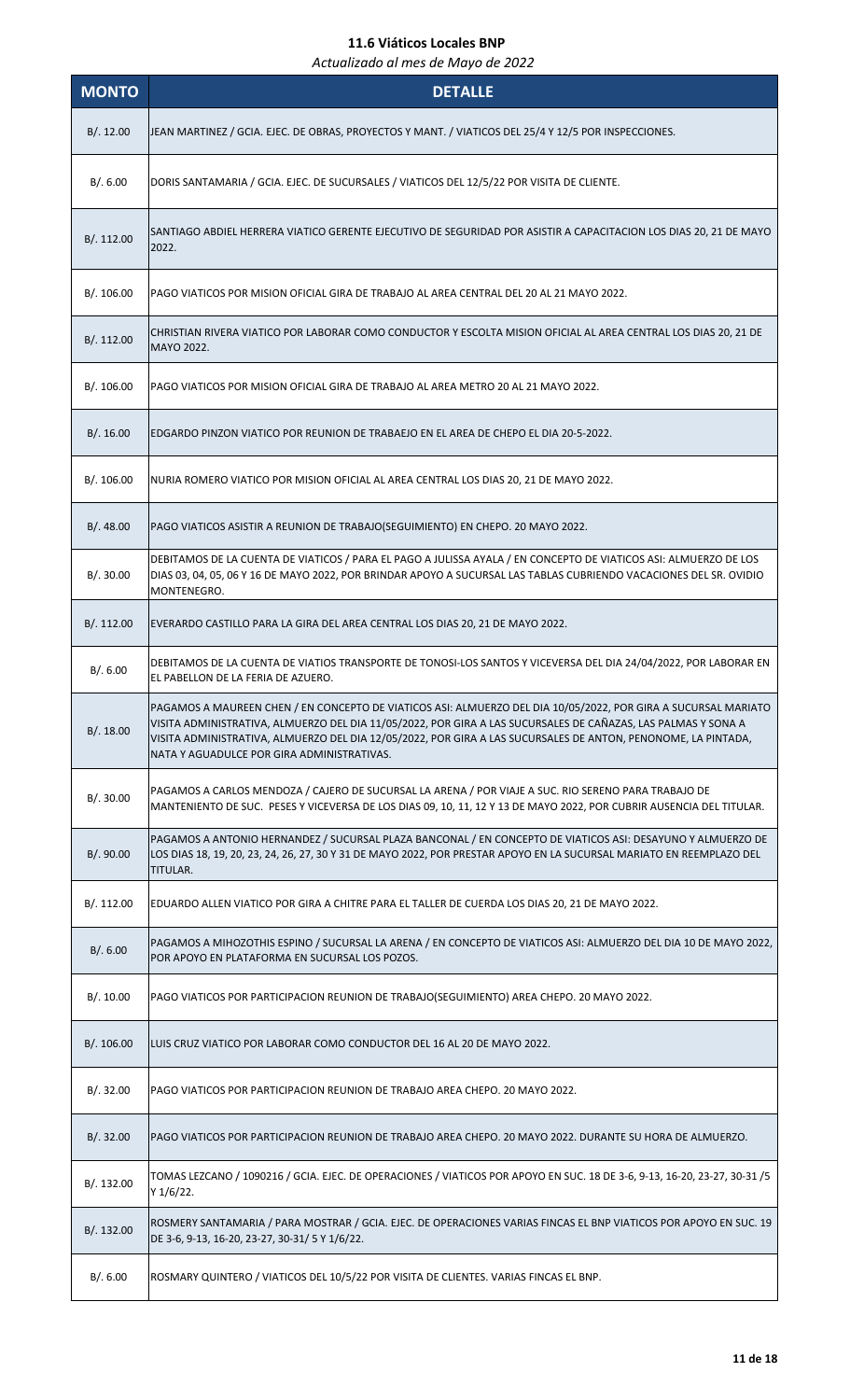| <b>MONTO</b> | <b>DETALLE</b>                                                                                                                                                                                                                                           |
|--------------|----------------------------------------------------------------------------------------------------------------------------------------------------------------------------------------------------------------------------------------------------------|
| B/.12.00     | ERICK ROMERO / GCIA. DE OBRAS, PROYECTOS Y MANT. / VIATICOS DEL 12-13/5/22 POR TRABAJOS DE MANT.                                                                                                                                                         |
| B/.6.00      | IRVING GUERRA / GCIA. EJEC. DE OBRAS, PROYECTOS Y MANT. / VIATICOS DEL 9/5/22 POR TRABAJOS DE MANT.                                                                                                                                                      |
| B/.28.00     | JORGE JIMENEZ / GCIA. EJEC. DE OBRAS, PROYECTOS Y MANT. / VIATICOS DEL 10-11, 13-14/5/22 POR TRABAJOS DE MANT.                                                                                                                                           |
| B/.18.00     | NICOLAS ESPINOZA / GIA. EJEC. DE OBRAS, PROYECTOS Y MANT. / VIATICOS SUC. 15 3/5/22 POR TRABAJOS DE MANT.                                                                                                                                                |
| B/0.6.00     | PAGO VIATICOS POR GIRA EN CHORRERA VISITA A CLIENTE 06/05/2022.                                                                                                                                                                                          |
| B/.12.00     | PAGO VIATICOS POR MISION OFICIAL 27 Y 29 ABRIL 2022.                                                                                                                                                                                                     |
| B/.18.00     | PAGO VIATICOS POR MISION OFICIAL INSPECCION DE AVALUOS 4, 5, 6 MAYO DE 2022.                                                                                                                                                                             |
| B/.12.00     | PAGO VIATICOS POR MISION OFICIAL INSPECCION DE AVALUOS DE FINCA. 4 Y 6 MAYO 2022.                                                                                                                                                                        |
| B/. 300.00   | PAGO VIATICOS GIRA DE TRABAJO AL AREA OCCIDENTAL. 23 AL 26 MAYO 2022.                                                                                                                                                                                    |
| B/.24.00     | PAGO VIATICOS POR MISION OFICIAL INSPECCION DE AVALUOS 26, 27, 28, 29 ABRIL 2022.                                                                                                                                                                        |
| B/.28.00     | GESHWIN FORERO VIATICO POR TRASLADARSE A DIFERENTES PUNTOS DEL AREA CENTRAL LOS DIAS 18, 20, 27 DE ABRIL Y 3 DE<br>MAYO 2022.                                                                                                                            |
| B/.12.00     | PAGO VIATICOS POR MISION OFICIAL PARA INSPECCION DE AVALUOS DE FINCA. 28 Y 29 ABRIL 2022.                                                                                                                                                                |
| B/.36.00     | PAGO VIATICOS POR REALIZAR TRABAJOS EXTRAORDINARIOS, GIRAS DEL 29 ABRIL AL 10 MAYO 2022. POR CAMBIO DE BATERIA EN<br>LA SUCURSAL CALIDONIA.                                                                                                              |
| B/. 72.00    | VIATICOS AL PERSONAL DEL DEPTO. DE COMUNICACION Y ALARMA POR TRASLADARSE AL AREA CENTRAL POR REALIZAR TRABAJOS<br>LOS DIAS 11, 12, 13 DE MAYO 2022.                                                                                                      |
| B/0.6.00     | PAGAMOS A EDISON MARTINEZ / EN CONCEPTO DE VIATICOS ASI: ALMUERZO DEL DIA 22 DE ABRIL 2022, POR INSPECCION A<br><b>GARANTIA EN PENONOME.</b>                                                                                                             |
| B/. 280.00   | VIATICOS A LOS CONDUCTORES DE LA PARA BRINDAR APOYO A LA PRESIDENCIA DE LA REPUBLICA EN EL PROYECTO DE<br>TRAZABILIDAD DEL 29 DE ABRIL AL 13 DE MAYO 2022.                                                                                               |
| B/0.6.00     | PAGAMOS A EDISON MARTINEZ / OFICIAL DE CREDITO / POR CUSTUDIAR Y APOYAR EN CONCEPTO DE VIATICOS ASI: ALMUERZO<br>DEL DIA 25 DE ABRIL 2022, POR INSPECCION A GARANTIA DE CREDITO.                                                                         |
| B/.6.00      | PAGAMOS A EDISON MARTINEZ / EN CONCEPTO DE VIATICOS ASI: ALMUERZO DEL DIA 28 DE ABRIL 2022, POR INSPECCION DE<br>GARANTIAS EN LA SUCURSAL LAS MINAS.                                                                                                     |
| B/. 110.00   | JOSE VILLARREAL VIATICO CONDUCTOR POR GIRA AL ARE CENTRAL POR LLEVAR AL LUIS E. DIAZ A MISION OFICIAL LOS DIAAS 20, 21<br>DE MAYO 2022.                                                                                                                  |
| B/. 212.00   | ERNESTO MELGAR VIATICO POR LABORAR COMO CONDUCTOR Y ESCOLTA DEL GERENTE GENERAL EN MISION AL AREA CENTRAL<br>DEL 20 AL 22 DE MAYO 2022.                                                                                                                  |
| B/.6.00      | DEBITAMOS A LA CUENTA DE VIATICOS / EN CONCEPTO DE VIATICOS ASI: CENA Y TRANSPORTE DE LA ARENA A LOS SANTOS Y<br>VICEVERSA POR ASISTIR AL PABELLON DE LA FERIA DE AZUERO A CUBRIR TURNO EL SABADO 30/04/2022.                                            |
| B/.12.00     | DEBITAMOS DE LA CUENTA GASTOS EN CONCEPTO DE VIATICOS ASI: ALMUERZO DE LOS DIAS 17 Y 18 DE MAYO 2022, POR<br>BRINDAR APOYO EN SUCURSAL OCU POR AUSENCIA DE LA TITULAR.                                                                                   |
| B/.6.00      | DEBITAMOS DE LA CUENTA DE GASTO AL PAGO DE CENA DEL DIA 19 DE MAYO 2022, POR CUBRIR PERMISO AUTORIZADO DEL<br>TITULAR SUCURSAL LOS POZOS.                                                                                                                |
| B/.6.00      | PAGAMOS A ANGEL SAUCEDO / OFICINISTA ADMINISTRATIVO / EN CONCEPTO DE VIATICOS ASI: ALMUERZO DEL DIA 18 DE MAYO<br>2022, POR CARGAR CAJAS PARA DEPURACION DE SUCURSAL SANTIAGO DESDE EL DEPOSITO DE SUCURSAL PESE A EL SOTANO DE<br>LA SUCURSAL LA ARENA. |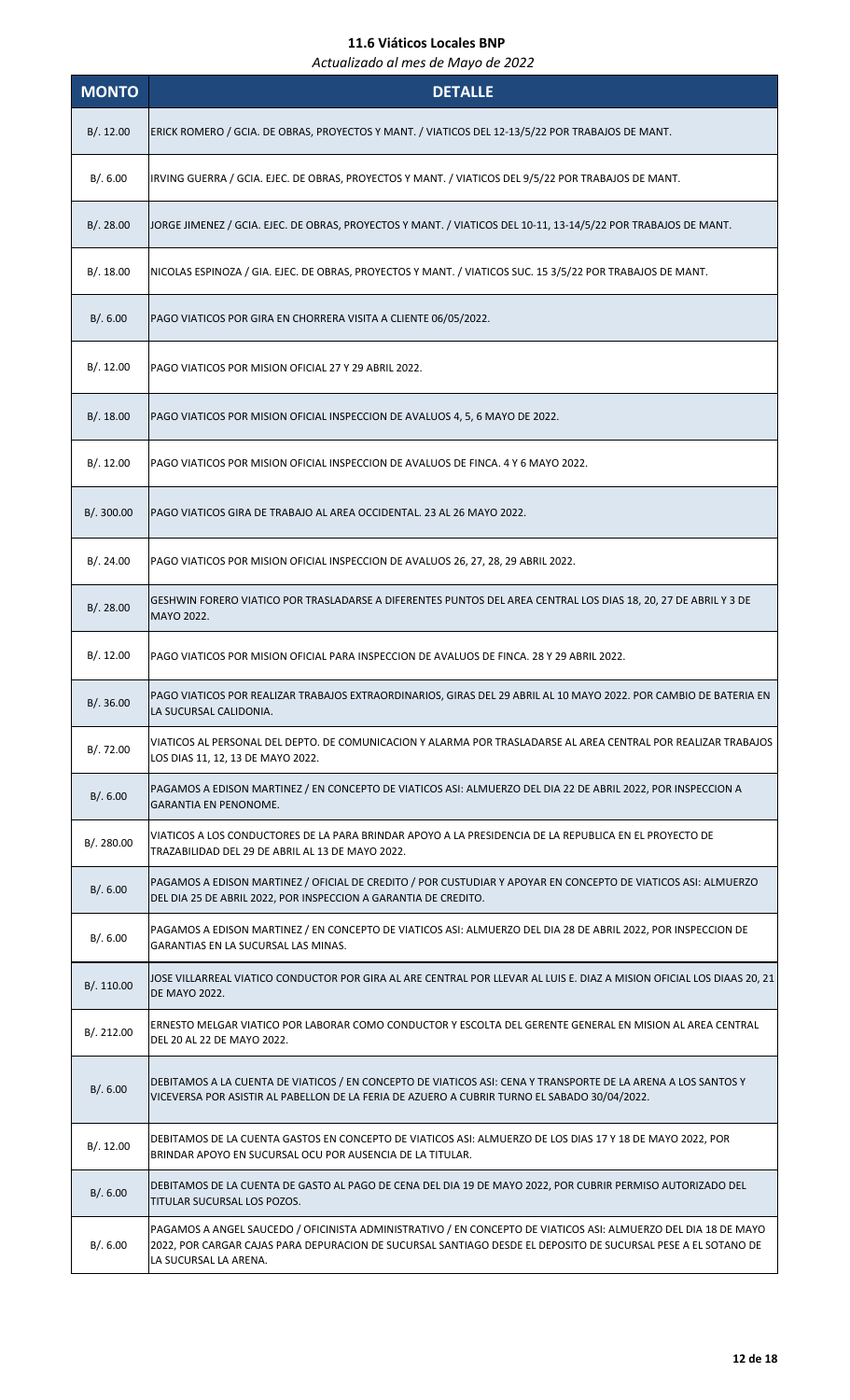| <b>MONTO</b> | <b>DETALLE</b>                                                                                                                                                                                                                                                                                  |
|--------------|-------------------------------------------------------------------------------------------------------------------------------------------------------------------------------------------------------------------------------------------------------------------------------------------------|
| B/.6.00      | PAGAMOS A EDUARDO GONZALEZ / EN CONCEPTO DE VIATICOS ASI: ALMUERZO DEL DIA 18 DE MAYO 2022, POR CARGAR LAS<br>CAJAS PARA DEPURACION DE SUCURSAL SANTIAGO DESDE EL DEPOSITO DE LA SUCURSAL DE PESE A EL SOTANO DE SUCURSAL LA<br>ARENA.                                                          |
| B/.6.00      | PAGO VIATICOS POR GIRA AL AREA OESTE. 17 MAYO 2022.                                                                                                                                                                                                                                             |
| B/.12.00     | PAGO VIATICOS GIRA DE TRABAJO INSPECCION DE FINCAS EN LA PROVINCAS PANAMA OESTE. 18 MAYO 2022.                                                                                                                                                                                                  |
| B/.112.00    | DORALIS ARROYO VIATICO POR EL TRASLADO AL AREA CENTRAL POR MISION OFICIAL LOS DIAS 20, 21 DE MAYO 2022.                                                                                                                                                                                         |
| B/.416.00    | NORIS GONZALEZ VIATICOS DE PREVENCION POR REUNION DE TRABAJO CON LAS SUCURSAL DEL AREA CENTRAL DEL 17 AL 21 DE<br>MAYO 2022.                                                                                                                                                                    |
| B/. 686.00   | PAGO VIATICOS POR GESTIONES DE TRABAJOS, HIERRAS. 5 AL 14 MAYO 2022.                                                                                                                                                                                                                            |
| B/.135.00    | JAVIER CARRIZO VIATICO. AREA CENTRAL POR GIRA DE TRABAJO LOS DIAS 20, 21 DE MAYO 2022.                                                                                                                                                                                                          |
| B/.110.00    | PAGO VIATICOS POR GIRA AL AREA CENTRAL A VISITAR CLIENTES Y TALLER ESTRATEGICOS Y EMPODERAMIENTO AREAS DE<br>NEGOCIOS DEL 20 AL 21 MAYO 2022.                                                                                                                                                   |
| B/. 504.00   | PAGO VIATICOS Y MISION OFICIAL DE AVALUOS A FINCAS. 16 AL 21 MAYO 2022.                                                                                                                                                                                                                         |
| B/.30.00     | PAGAMOS A JONATHAN HERNANDEZ / EN CONCEPTO DE VIATICOS ASI: DESAYUNO Y ALMUERZO DE LOS DIAS 16, 17 Y 18 DE MAYO<br>2022, POR GIRA DE TRABAJO EN SUCURSALES DE LA PROVINCIA DE COCLE Y VERAGUAS.                                                                                                 |
| B/0.6.00     | PAGAMOS A JUAN M. HERRERA / NOTIFICADOR / CONCEPTO DE VIATICOS ASI: ALMUERZO DEL 06 DE MAYO 2022, PARA ATENDER<br>DILIGENCIAS DEL JUZGADO EJECUTOR EN LA PROVINCIA DE COCLE Y VERAGUAS.                                                                                                         |
| B/.6.00      | PAGAMOS A REINIER GARCIA / EN CONCEPTO DE VIATICOS ASI: ALMUERZO DEL DIA 18 DE MAYO 2022, PARA ATENDER<br>DILIGENCIAS DEL JUZGADO EJECUTOR EN LA PROVINCIA DE COCLE Y VERAGUAS.                                                                                                                 |
| B/.30.00     | EVELYN MARTINEZ / GCIA. EJEC. DE SUCURSALES / VIATICOS DEL 16-20/5/22 POR APOYO SUC. 19.                                                                                                                                                                                                        |
| B/.304.00    | DUNESHTKA MONGE / VIATICOS DEL 23-26/5/22 POR APOYO EN SUC. 87.                                                                                                                                                                                                                                 |
| B/. 1,306.00 | PAGO VIATICOS POR TRASLADARSE A LA EVALUACION DE LOS GRABADORES DE SEGURIDAD POR VIGILANCIA Y CUSTODIA POR<br>COMISION ESPECIAL A NIVEL DEL AREA METRO CENTRO Y AREA METRO ESTE DEL 22 DE MAYO AL 4 JUNIO 2022.                                                                                 |
| B/.18.00     | PAGO VIATICOS POR MISION OFICIAL POR INSPECCION DE AVALUOS DE FINCAS. 4, 9, 10 DE MAYO 2022.                                                                                                                                                                                                    |
| B/.12.00     | PAGO VIATICOS VISITA DE SUC. PARAISO PAGO DE INTERESES AREA OESTE. 13 MAYO 2022.                                                                                                                                                                                                                |
| B/.48.00     | PAGO VIATICOS POR MISION DE INSPECCION DE AVALUOS DE FINCAS. 11, 12, 13 MAYO 2022. PARA EL PAGO DE LA TERCERA<br>PARTIDA DE CONSUMO HUMANO, COMBUSTIBLE DIESEL Y GAS DEL PROGRAMA DE APOYO PARA LOS CENTROS EDUCATIVOS<br>BCIENEFICIARIOS DEL FONDO AGROPECUARIO EN LA PROVINCIA DE VERAGCIUAS. |
| B/.116.00    | OLMEDO BRAVO VIATICO POR GIRA DE TRABAJO AL AREA OCCIDENTAL LOS DIAS 24, 25 DE MAYO 2022.                                                                                                                                                                                                       |
| B/.16.00     | PAGO VIATICOS LLEVANDO AL SR. MANUEL TEJADA A CHITRE. 21 MAY. DE 2022.                                                                                                                                                                                                                          |
| B/.40.00     | PAGAMOS A JAVIER DOMINGUEZ / LAS TABLAS / CONCEPTO DE VIATICOS ASI: ALMUERZO DE LOS DIAS 19 Y 20 DE MAYO 2022, POR<br>AUSENCIA DE LA TITULAR POR CONTINGENCIA DE COVID-19.                                                                                                                      |
| B/.24.00     | PAGAMOS A MARAN BROCE / EN CONCEPTO VIATICO ASI: ALMUERZO DE SUCURSAL DIVISA.                                                                                                                                                                                                                   |
| B/.30.00     | PAGAMOS A ARGELIS FERNANDEZ / DE SUCURSAL ANTON / EN CONCEPTO DE VIATICOS ASI: ALMUERZO DE LOS DIAS 16, 17, 18, 19<br>Y 20 DE MAYO 2022, TRANSPORTE DE LOS DIAS 16, 17, 18, 19 Y 20 DE MAYO 2022, POR BRINDAR APOYO EN LA SUCURSAL DE<br>PENONOME POR INCAPACIDAD DE LA TITULAR.                |
| B/.38.00     | FRANCISCO MARTINEZ VIATICO GESTOR DE CALLE PARA ENTREGA DE NOTAS DE COBROS CLIENTES EN ARRAIJAN Y CHORRERA<br>COSRRESPONDIENTE AL GANADOR DEL CONCURSO DIAS 17, 18, 19 DE MAYO 2022.                                                                                                            |
| B/.10.00     | RAFAEL LUCERO VIATICO POR DUPLICADO DE LIBRETA DEL CLIENTE PARA TRANSPORTE POR MANTENIMIENTO PREVENTIVO EL DIA<br>11-5-2022.                                                                                                                                                                    |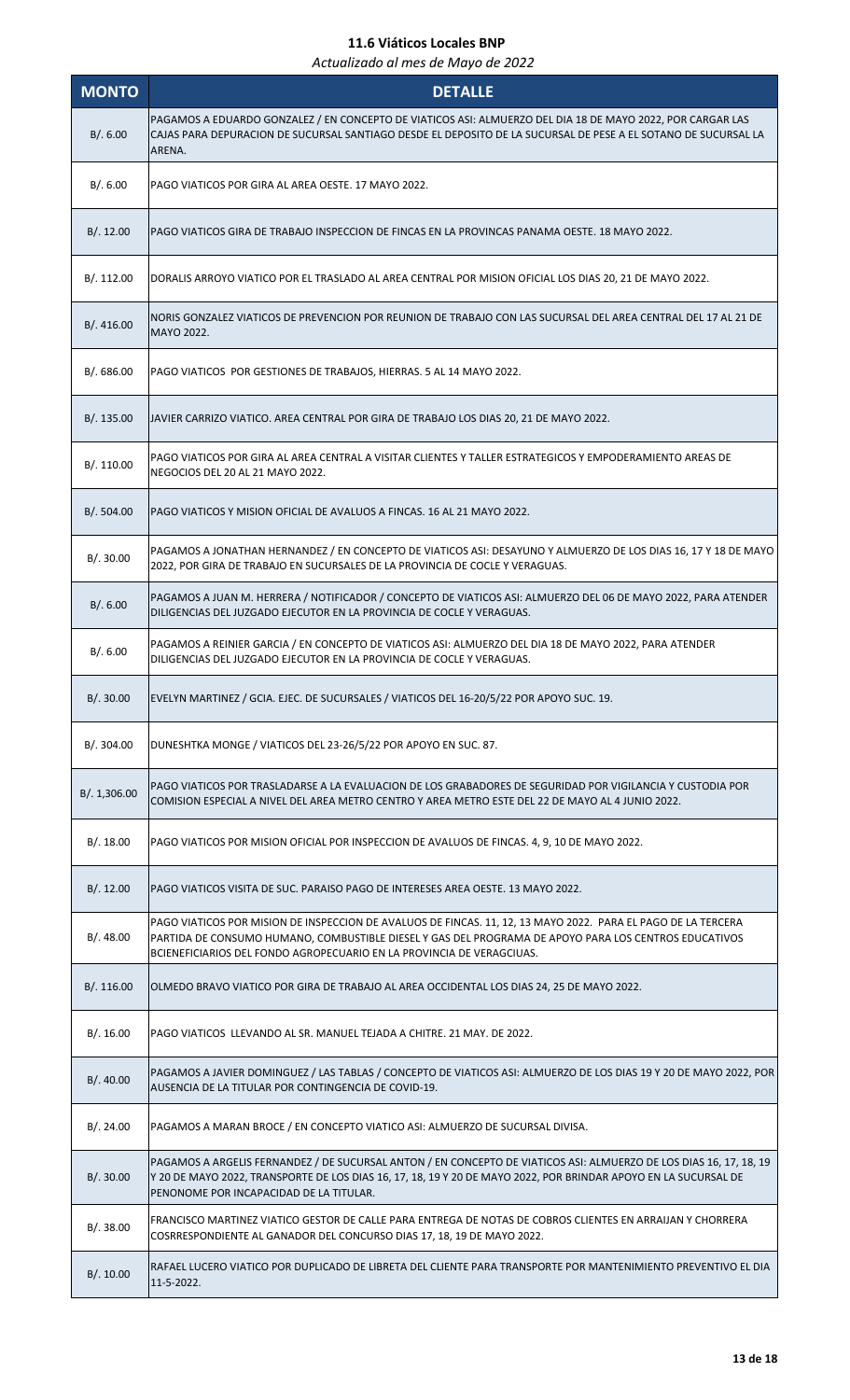| <b>MONTO</b> | <b>DETALLE</b>                                                                                                                                                                                                                                                                         |
|--------------|----------------------------------------------------------------------------------------------------------------------------------------------------------------------------------------------------------------------------------------------------------------------------------------|
| B/0.632.00   | VIATICOS AL PERSONAL DEL DPTO. DE INFRAESTRUCTURA DESCENTRALIZADA POR INSTALACION DE CABLEADO Y DISPOSITIVOS<br>PARA HABILITAR LA RED DE WIFFI PARA CLIENTES EN VARIAS SUCURSALES EN PENONOME, AGUADULCE, SONA, LAS TABLAS Y<br>CHITRE DEL 24 AL 27 DE MAYO 2022.                      |
| B/.12.00     | PAGO VIATICOS ENTREGA DE NOTAS CLIENTES LOCALIZADOS AREA DE ARRAIJAN Y CHORRERA. 4, 6 MAYO 2022.                                                                                                                                                                                       |
| B/.6.00      | PAGO VIATICOS GIRA AL AREA OESTE EL DIA 17 MAYO 2022 EN PROCESOS DE RECIBOS Y ENTREGA DE VALORES A BANCOS Y<br>SUCURSALES.                                                                                                                                                             |
| B/.10.00     | PAGO VIATICOS REALIZAR INSPECCION EXTRAORDINARIO DEL DIA 17 DE MAYO EN PROCESOS DE RECIBO Y ENTREGA DE VALORES A<br><b>BANCOS Y SUCURSALES.</b>                                                                                                                                        |
| B/.34.00     | PAGO VIATICOS REALIZAR INSPECCION A VARIOS CLIENTES DE LOS DIAS 12 AL 20 MAYO 2022. PROCESOS DE RECIBOS Y ENTREGAS<br>DE VALORES A BANCOS Y SUCURSALES.                                                                                                                                |
| B/. 300.00   | CARMEN EPIFANIO POR PREVENTIVO Y CORRECTIVO DE LOS TEMA DE CAPACITACION NUEVO MODELO OPERATIVO DE<br>SUCURSALES Y LA BOVEDA (APERTURA Y CIERRESITA A SUCURSALES DEL AREA OCCIDENTAL DE LAS AREA CENTRAL, METRO DEL 23<br>AL 26 DE MAYO 2022.                                           |
| B/. 188.00   | JENNIFER KINGLOW VIATICO DE PROCESOS PREVENTIVO Y CORRECTIVO DE LOS TEMAS DE CAPACITACION NUEVO MODELO<br>OPERATIVO DE SUCURSALES Y VISITAS A SUCURSALES DEL AREA DE LA BOVEDA (APERTURA Y CIERRE OCCIDENTAL DEL 23 AL 27 DE<br>MAYO 2022) DE LAS AREA CENTRAL, METRO Y OCCIDENTAL.    |
| B/. 400.00   | KATHERINE CAROL VIATICO POR TEMA DE CAPACITACION PREVENTIVO Y CORRECTIVO DE LOS MODELOS OPERATIVO DE<br>SUCURSALES Y VISITAS A SUCURSALES DEL AREA OCCIDENTAL  AREA CENTRAL, METRO DEL 23 AL 27 DE MAYO 2022.                                                                          |
| B/. 188.00   | ISABEL OBALDIA AREA DE SUCURSALES POR GIRA DE TRABAJO A CHIRIQUI DAVID DEL 25 AL 27 DE MAYO 2022.                                                                                                                                                                                      |
| B/. 204.00   | DENISSE GUTIERREZ / 24 AL 26-05-22 / POR APOYO EN SUCURSAL 87 POR POR PARTICIPAR EN CAPACITACION DEL NUEVO<br>MODELO OPERATIVO DE SUCURSALES.                                                                                                                                          |
| B/.10.00     | PAGO VIATICOS POR MOTIVOS DE VENCIMIENTO 30 DE ABRIL DE 2022.                                                                                                                                                                                                                          |
| B/.6.00      | PAGO VIATICOS POR VISITA A LA TERMINAL DE COLON. 13/05/2022.                                                                                                                                                                                                                           |
| B/.6.00      | PAGO VIATICOS POR VISITA A LA TERMINAL DE COLON. VENCIMIENTO 30 DE ABRIL DE 2022.                                                                                                                                                                                                      |
| B/.2.00      | DEBITAMOS PAGO DE ALMUERZO POR CUSTODIA DE LAS OFICINAS DE CONTROL INTERNO, CONDUCTOR, SERVICIO<br>ADMINISTRATIVO, CORRESPONDIENTE AL 18/5/2022 POR LLEVAR A LOS GERENTES DE SUCURSAL 06, 07 Y 55 A REUNION DE<br>GERENTES EN SUCURSAL CASA MATRIZ EN HORARIO DE 7:15 A.M. A 2:30 P.M. |
| B/.2.00      | DEBITAMOS PAGO DE ALMUERZO CERTIFICADO DE GARANTIA JUAN ABREGO, DE GERENCIA Y EN EIBS, CONDUCTOR, GCIA. EJEC.<br>SERVICIO ADMINISTRATIVO A REUNION DE GERENTES EN SUCURSAL CASA MATRIZ EN HORARIO DE 7:15 A.M. A 2:30 P.M.                                                             |
| B/.2.00      | DEBITAMOS PAGO DE ALMUERZO CONDUCTOR, 8/5/2022 POR LLEVAR A LOS GERENTES DE SUCURSAL 06, 07 Y 55 A REUNION DE<br>GERENTES EN SUCURSAL CASA MATRIZ EN HORARIO DE 7:15 A.M. A 2:30 P.M.                                                                                                  |
| B/.510.00    | IRVING GUERRA VIATICO REQUISICION 16 DE MANT. GERENCIA EJECUTIVA DE OBRAS POR TRABAJOS DE MANTENIMIENTO EN LA<br>SUCURSAL DE SONA DEL 23 AL 28 DE MAYO 2022.                                                                                                                           |
| B/.6.00      | PAGO VIATICOS POR DISTRIBUCION DE MERCANCIA EN EL AREA ATLANTICA 2/11/12 SEGUN REQUISICION 23 MAYO 2022.                                                                                                                                                                               |
| B/. 120.00   | VIATICOS AL PERSONAL DEL DEPTO. DE CONSTRUCCION POR TRABAJOS EN VARIAS DEPENDENCIAS DEL BNP UTILES DE OFICINA DEL<br>10 AL 13 DE MAYO 2022.                                                                                                                                            |
| B/.6.00      | PAGO VIATICOS POR DISTRIBUCIONDE LAS UNIDADES DE POLICIA DE DE MERCANCIA EN EL AREA ATLANTICA EL 23 MAYO 2022.                                                                                                                                                                         |
| B/.18.00     | PAGAMOS A ZORAIDA ESPINOSA / SUCURSAL TONOSI / EN CONCEPTO DE VIATICOS ASI: ALMUERZO DE LOS DIAS 18, 19 Y 20 DE<br>MAYO 2022, POR VACACIONES DE LA GERENTE DE SUCURSAL.                                                                                                                |
| B/.106.00    | PAGO VIATICOS POR DISTRIBUCION DE MERCANCIA EN EL AREA CENTRAL CUAL CORRESPONDE A CHEQUES DEL 24 AL 25 MAYO<br>2022.                                                                                                                                                                   |
| B/. 106.00   | PAGO VIATICOS POR DISTRIBUCION DE MERCANCIA EN EL AREA CENTRAL DEL 24 AL 25 MAYO 2022.                                                                                                                                                                                                 |
| B/.6.00      | RENE PIMENTO / GCIA. EJECUTIVA DE OPERACIONES / VIATICO DEL 17/5/22 POR VISITA DE POR INSTRUCCION DE LA SUP. JAKELINE<br>MADRID.                                                                                                                                                       |
| B/. 10.00    | KHRYS OBANDO / GCIA. EJEC. DE SUCURSALES / VIATICOS DEL 24/5/22 POR APOYO EN SUCURSAL.                                                                                                                                                                                                 |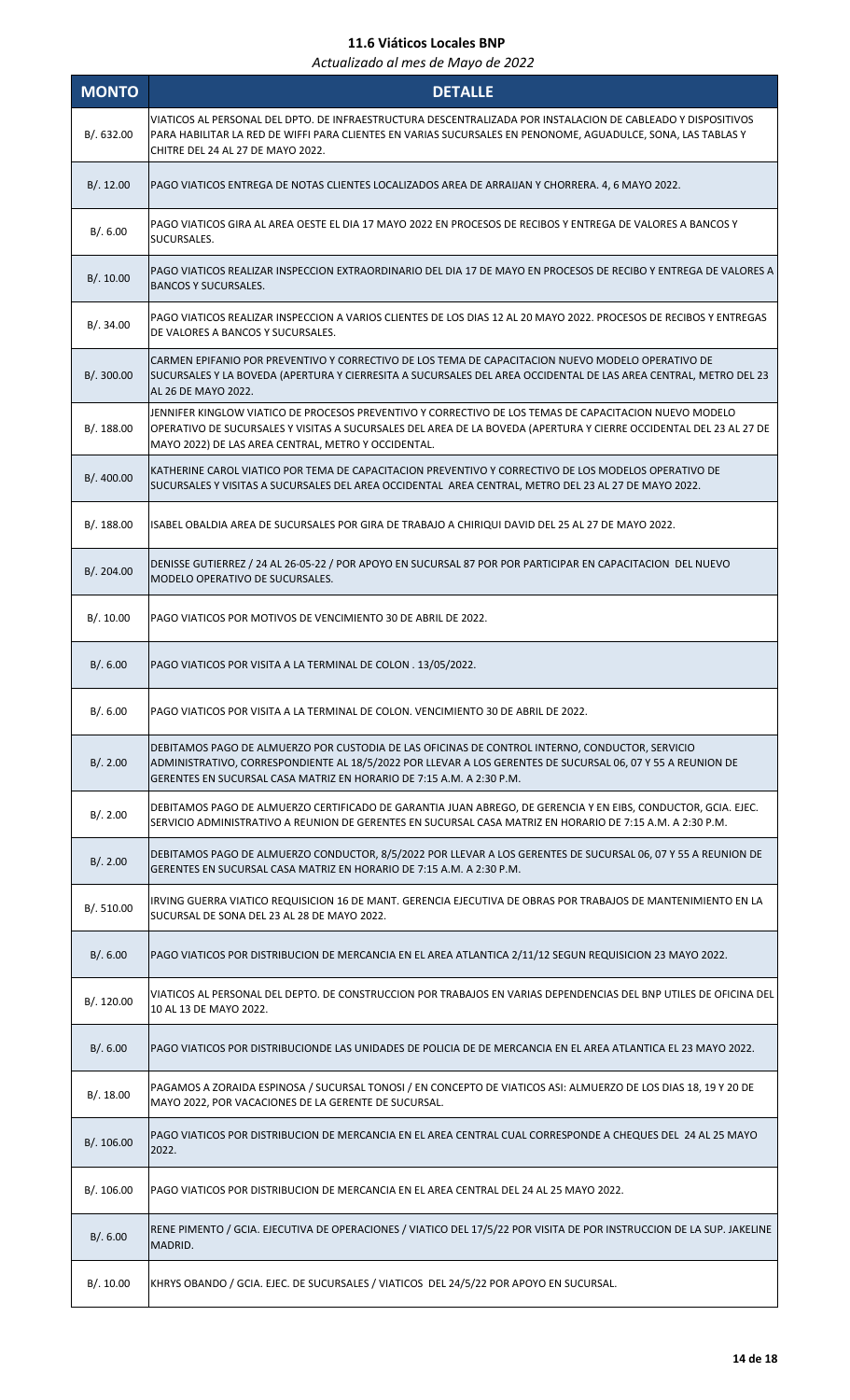| <b>MONTO</b> | <b>DETALLE</b>                                                                                                                                                                                                                                                                                                                                                                                                |
|--------------|---------------------------------------------------------------------------------------------------------------------------------------------------------------------------------------------------------------------------------------------------------------------------------------------------------------------------------------------------------------------------------------------------------------|
| B/.12.00     | VIATICOS AL PERSONAL DEL DEPTO. DE REMODELACION POR GIRA DE INSPECCION A LA SUCURSAL DE NATA E INVENTARIO DE<br>MOBILIARIO EL DIA 28-4-2022.                                                                                                                                                                                                                                                                  |
| B/. 632.00   | VIATICOS AL PERSONAL DEL DEPTO. DE INFRAESTRUCTURA DESCENTRALIZADA POR INSTALACION DE CABLEADO Y DISPOSITIVO<br>PARA HABILITAR LA RED WIFI EN SAN BLAS DEL 25 AL 28 DE MAYO 2022.                                                                                                                                                                                                                             |
| B/.6.00      | PAGO VIATICOS MISION OFICIAL POR AVALUOS A FINCAS EN CHAME. 07/05/2022.                                                                                                                                                                                                                                                                                                                                       |
| B/.396.00    | PAGO VIATICOS POR TRABAJOS EN VARIAS SUCURSALES. 20 AL 27 MAYO 2022.                                                                                                                                                                                                                                                                                                                                          |
| B/. 504.00   | ANGEL UREÑA VIATICO AVALUADOR AGROPECUARIO POR MISION OFICIAL DE INSPECCION DE AVALUOS A FINCAS EN LA<br>SUCURSAL METETI DEL 23 AL 28 DE MAYO A 2022.                                                                                                                                                                                                                                                         |
| B/.504.00    | JOSE RIVERA VIATICO AVALUADOR AGROPECUARIO POR MISION OFICIAL POR INSPECCION DE AVALUOS A FINCAS EN LA SUCURSAL<br>TORTI DEL 23 AL 28 DE MAYO 2022.                                                                                                                                                                                                                                                           |
| B/. 100.00   | VIATICOS AL PERSONAL DEL DEPTO. DE SEGURIDAD AREA CENTRAL DEBIDO A LA FALTA DE PERSONAL EN ESTA SECCION Y GIRAS DE<br>SUPERVISION A LAS SUCURSALES DEL 25 AL 30 DE ABRIL 2022.                                                                                                                                                                                                                                |
| B/.6.00      | ANABEL ARAUZ / GERENCIA EJECUTIVA DE SUCURSALES / POR BRINDAR APOYO EN SUCURSAL 18 POR PARTICIPACION DEL TITULAR<br>EN CAPACITACION DEL NUEVO MODELO OPERATIVO DE SUCURSALES.                                                                                                                                                                                                                                 |
| B/0.6.00     | VIVIANA MURGAS / GERENCIA EJECUTIVA DE SUCURSALES / POR BRINDAR APOYO EN SUCURSAL 103 DURANTE PARTICIPACION DEL<br>TITULAR EN CAPACITACION DEL NUEVO MODELO OPERATIVO DE SUCURSALES.                                                                                                                                                                                                                          |
| B/.16.00     | MARIO VILLARREAL / GERENCIA EJECUTIVA DE SUCURSALES / 04-05-22 / POR BRINDAR APOYO EN SUCURSAL 39 DURANTE<br>PARTICIPACION DE LA GERENTE EN CAPACITACION DEL NUEVO MODELO OPERATIVO DE SUCURSALES.                                                                                                                                                                                                            |
| B/.12.00     | ISRAEL GONZALEZ / GERENCIA EJECUTIVA DE LA BANCA AGROPECUARIA / 10 Y 12- 5-22 / POR VISITA DE SEGUIMIENTO A LAS<br>FINCAS EN SAN PABLO Y BUGABA.                                                                                                                                                                                                                                                              |
| B/.18.00     | BOLIVAR SANJUR / GERENCIA EJECUTIVA DE LA BANCA AGROPECUARIA PARA LA CANCELACION DE PARTIDA PENDIENTE 13, 18, 19 -<br>5-22/ POR VISITA A FINCAS RENACIMIENTO Y BOQUERON.                                                                                                                                                                                                                                      |
| B/.16.00     | GABRIEL ROVIRA / GERENCIA EJECUTIVA DE LA BANCA AGROPECUARIA / 09-10- 5-22 / POR VISITA A FINCAS CHIRIQUI GRANDE.                                                                                                                                                                                                                                                                                             |
| B/.200.00    | PAGO VIATICOS GIRA DE TRABAJO EN EL PROYECTO DE CORE BANCARIO PROV. DARIEN ACT. AVALUOS DE FINCAS. 25 AL 27 MAYO<br>2022.                                                                                                                                                                                                                                                                                     |
| B/.24.00     | PAGAMOS A MARILYN DIAZ / CAJERA DE SUC. CIRCUNVALACION / EN CONCEPTO DE VIATICOS ASI: ALMUERZO DE LOS DIAS 13-16-<br>17 Y 18 DE MAYO 2022, POR PRESTAR APOYO AL CAJERO DE SUC. PARITA HORA DE ENTRADA 7:45 A.M. HORA DE SALIDA: 4:30 P.M.                                                                                                                                                                     |
| B/.6.00      | PAGAMOS A KATHERINE CAMARGO / SUC. CHORRERA, EN CONCEPTODE VIATICOS ASI: ALMUERZO DEL DIA 18 DE MAYO 2022,<br>ENTRADA: 7:45 A.M. HORA DE SALIDA: 4:30 P.M.                                                                                                                                                                                                                                                    |
| B/.24.00     | PAGAMOS A KEMBERLIE CENTELLA / EN CONCEPTO DE VIATICOS ASI: ALMUERZO DE LOS DIAS 03-04-05-06 DE MAYO 2022, POR<br>CUBRIR A LA TITULAR HORA DE ENTRADA: 7:45 A.M. HORA DE SALIDA: 4:30 P.M.                                                                                                                                                                                                                    |
| B/.46.00     | PAGAMOS A FRANCISCO CASTILLO / EN CONCEPTO DE VIATICOS ASI: ALMUERZO 14-05-2022; DESAYUNO Y ALMUERZO, 24-25-26-<br>27 DE MAYO 2022, POR PRESTAR APOYO EN SUC. PLAZA BANCONAL POR INCAPACIDAD DEL CAJERO TITULAR.                                                                                                                                                                                              |
| B/.6.00      | PAGAMOS A CLARISSA CALDERON GARRIDO DEPTO. DE ASESORIA LEGAL / EN CONCEPTO DE VIATICOS ASI: ALMUERZO DEL<br>17/05/2022, POR ATENDER DILIGENCIAS DEL DESPACHO EN JUZGADOS Y ENTIDADAES ADMINISTRATIVAS DE LOS SANTOS.                                                                                                                                                                                          |
| B/.18.00     | PAGAMOS A ELICDO DOMINGUEZ / EN CONCEPTO DE VIATICOS ASI: ALMUERZO DEL 16/05/2022, DE COLOCACION DE BALDOSAS<br>EN SUC. CAÑAZAS.                                                                                                                                                                                                                                                                              |
| B/.24.00     | PAGAMOS A OSCAR CEDEÑO / SUPERVISOR DE OPERACIONES SUC. LA ARENA / CONCEPTO DE VIATICOS ASI: ALMUERZO DE LOS<br>DIAS 13-16-17-18 DE MAYO 2022, POR APOYO A LA OFICIAL DE OPERACIONES DE SUC. PARITA.                                                                                                                                                                                                          |
| B/.36.00     | PAGAMOS A ROBERTO DELGADO / ELECTRICISTA / EN CONCEPTO DE VIATICOS ASI: ALMUERZO DEL 16/05/2022, POR TRABAJOS<br>ELECTRICO SUC. LAS PALMAS Y SONA ALMUERZO DEL 18/05/2022, TRABAJOS ELECTRICOS SUC.LAS TABLAS Y LOS SANTOS;<br>ALMUERZO DEL 19/05/2022, TRABAJOS ELECTRICOS SUC. SANTIAGO; ALMUERZO DEL 20/05/2022, TRABAJOS ELECTRICOS SUC. LAS<br>TABLAS Y COMPLEJO EL BARRERO. HORA: 8:00 A.M. - 4:30 P.M. |
| B/.24.00     | PAGAMOS A OLEGARIO CEDEÑO / EN CONCEPTO DE VIATICOS ASI: ALMUERZO DEL 16/05/2022, POR TRABAJOS ELECTRICOS SUC.<br>LAS PALMAS Y SONA; ALMUERZO DEL 18/05/2022, TRABAJOS ELECTRICOS SUC. LAS TABLAS Y LOS SANTOS; ALMUERZO DEL<br>19/05/2022, TRABAJOS ELECTRICOS SUC. SANTIAGO; ALMUERZO DEL 20/05/2022, TRABAJOS ELECTRICOS SUC. LAS TABLAS Y<br>COMPLEJO EL BARRERO. HORA: 8:00 A.M. - 4:30 P.M.             |
| B/.18.00     | PAGAMOS A JUAN GIRON / EN CONCEPTO DE VIATICOS ASI: DEL 16/05/2022, TRABAJOS DE COLOCACION DE BALDOSAS SUC.<br>CAÑAZAS; ALMUERZO DEL 17/05/2022, TRABAJOS EN SUC. SANTIAGO; ALMUERZO DEL 20/05/2022, COLOCACION DE HOJAS DE<br>PLAYWOOD SUC.NATA. HORA: 8:00 A.M. - 4:30 P.M.                                                                                                                                 |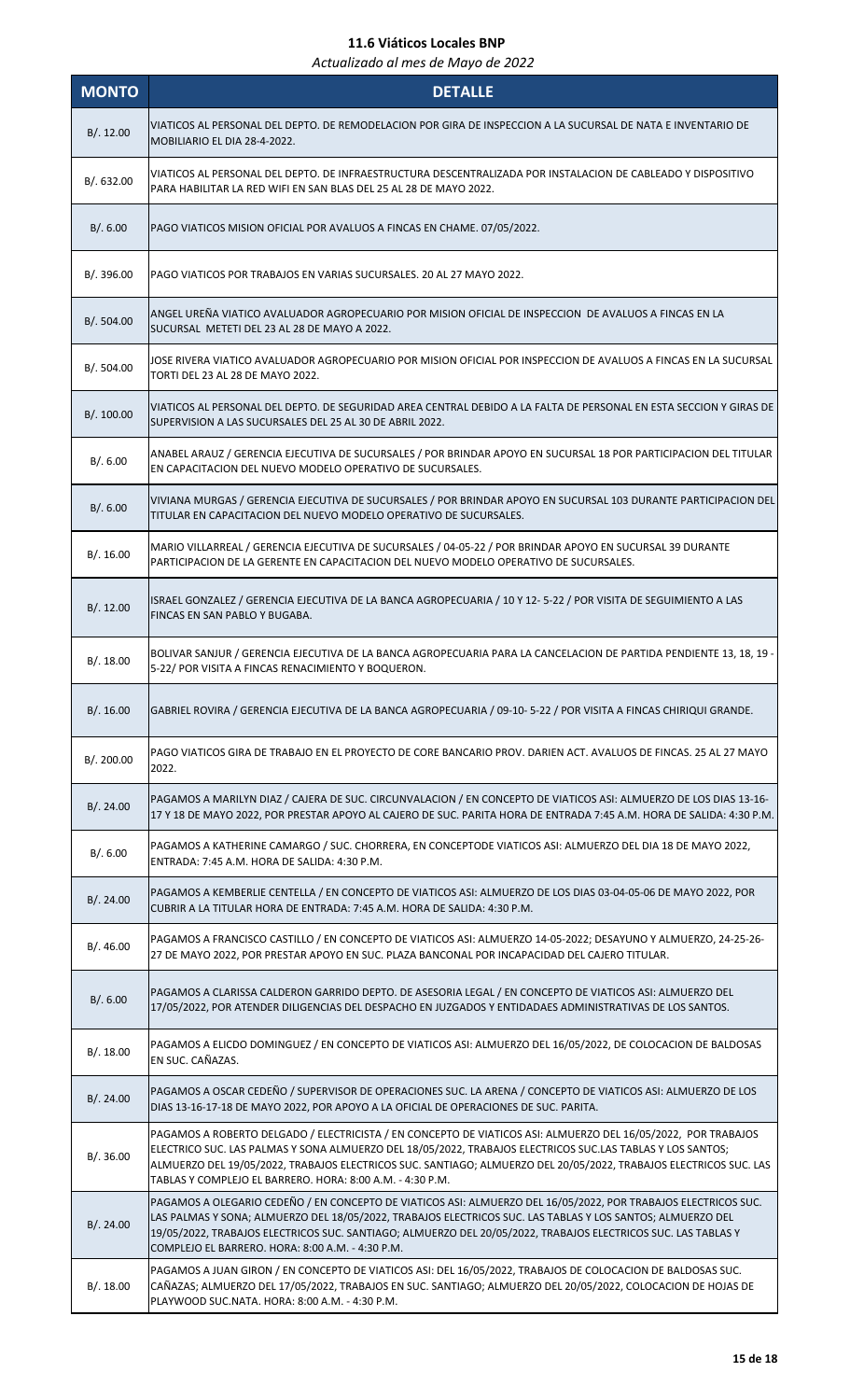| <b>MONTO</b> | <b>DETALLE</b>                                                                                                                                                                                                                 |
|--------------|--------------------------------------------------------------------------------------------------------------------------------------------------------------------------------------------------------------------------------|
| B/.10.00     | PAGAMOS A ARIEL HUMBERTO GOMEZ / EN CONCEPTO DE VIATICOS ASI. DESAYUNO Y ALMUERZO DEL 20 DE MAYO 2022 PARA<br>ATENDER DILIGENCIAS DEL JUZGADO EJECUTOR, EN PROV. DE COCLE.                                                     |
| B/.6.00      | PAGO VIATICOS POR DILIGENCIAS DE GASOLINA Y DIESEL DE FLOTA DE VEHICULOS DE BNP 18 MAYO 2022.                                                                                                                                  |
| B/.6.00      | PAGO VIATICOS POR DILIGENCIAS DE GASOLINA Y DIESEL DE FLOTA VEHICULAR DE BNP 23 MAYO 20220.                                                                                                                                    |
| B/. 188.00   | PAGO VIATICOS POR GIRA DE TRABAJO AL AREA OCCIDENTAL 25 AL 27 MAYO 2022.                                                                                                                                                       |
| B/.42.00     | PAGO VIATICOS RETIRO DE PLANILLAS Y ENTREGA DE NOTAS DE COBRO Y RECUPERACION. 27/04/22, 5, 10, 17 MAYO AREA COCLE.<br>4, 9, 16 MAYO AREA DE VERAGUAS.                                                                          |
| B/.30.00     | PAGAMOS A JACINTA PEREZ / BACK OFFICE DE SUCURSAL LOS SANTOS / EN CONCEPTO DE VIATICOS ASI: ALMUERZO DE LOS DIAS<br>16, 17, 18, 19 Y 20 DE MAYO 2022, POR PRESTAR APOYO DEBIDO A VACACIONES DE LA TITULAR.                     |
| B/.16.00     | GEMINI CRUZ VIATICO POR VISITAS REALIZADAS A CLIENTES EN EL AREA CENTRAL EL DIA 20-5-2022.                                                                                                                                     |
| B/. 10.00    | ELIECER RIOS VIATICO OFICIAL DE CREDITO AGROPECUARIO POR REALIZAR MANTENIMIEDNTO DE VEHICULO EN EL DEPTO. DE<br>TRANSPORTE DURANTE EL DIA 19-5-2022.                                                                           |
| B/. 106.00   | LOURDES GONZALEZ VIATICO POR MISION OFICIAL Y GIRA DE TRABAJO AL AREA CENTRAL LOS DIAS 20, 21 DE MAYO 2022.                                                                                                                    |
| B/.16.00     | EDNITA PINZON VIATICO POR VISITA A CAMPOS EN EL AREA CENTRAL EL DIA 20-5-2022.                                                                                                                                                 |
| B/.16.00     | LUIS CRUZ VIATICO GERENCIA EJECUTIVA DE BANCA CORPORATIVA DE VISITAS AL AREA CENTRAL EL DIA 20-5-2022.                                                                                                                         |
| B/.28.00     | PAGO VIATICOS Y TRANSPORTE POR GIRAS DE TRABAJO VISITA, MANTENIMIENTO Y REVISADO 11, 12, 20 MAYO 2022.                                                                                                                         |
| B/.36.00     | PAGAMOS A ERIKA CORRO / EN CONCEPTO DE VIATICO ASI: ALMUERZO DE LOS DIAS 17-18-19-20-23-24 DE MAYO 2022, PARA<br>CUBRIR INCAPACIDAD DE LA TITULAR.                                                                             |
| B/.26.00     | PAGAMOS A ALBERTO MELA / EN CONCEPTO DE VIATICO: ALMUERZO DEL 20/05/2022 DESAYUNO Y ALMUERZO DEL 2-4/05/2022,<br>POR PRESTAR APOYO EN SUC. MARIATO.                                                                            |
| B/. 100.00   | SHARON CANDANEDO / GERENCIA EJECUTIVA DE OPERACIONES / 9-20, 23-27, 30-31 DE MAYO Y 1-06-22 / POR BRINDAR APOYO EN<br>SUCURSAL 25 POR AUSENCIA DEL TITULAR.                                                                    |
| B/.58.00     | PAGO VIATICOS VIAJE VISITA CLIENTE CLIENT"NS DEL AREA CENTRAL. DEL 27 ABRIL AL 6 MAYO 2022.                                                                                                                                    |
| B/. 42.00    | PAGAMOS A CARLOS ARANDA / EN CONCEPTO DE VIATICOS ASI: ALMUERZO DE LOS DIAS 12, 13, 16, 17, 18, 19 Y 20 DE MAYO 2022,<br>POR CUBRIR INCAPACIDAD AL TITULAR.                                                                    |
| B/.54.00     | PAGO VIATICOS POR LABORAR CORRIDO POR LA FALTA DE PERSONAL DE SEGURIDAD. AREA OCCIDENTAL 16 MAYO 2022.                                                                                                                         |
| B/. 66.00    | PAGAMOS A ZORAIDA VEGA / EN CONCEPTO DE VIATICOS ASI: ALMUERZO DE LOS DIAS 01, 02, 03, 06, 07, 08, 09, 10, 14 Y 15 DE<br>JUNIO 2022, Y POR BRINDAR APOYO EN SUCURSAL NATA CUBRIENDO AL TITULAR QUE SE ENCUENTRA DE VACACIONES. |
| B/.6.00      | PAGAMOS A ZORAIDA VEGA / SUCURSAL AGUADULCE / EN CONCEPTO DE VIATICO ASI: ALMUERZO DEL DIA 12 DE MAYO 2022, POR<br>BRINDAR APOYO SUCURSAL NATA CUBRIENDO AL TITULAR QUE SE ENCONTRABA EN CITA MEDICA.                          |
| B/.6.00      | PAGAMOS A ELADIO AGUILAR / TRABAJADOR MANUAL / EN CONCEPTO DE VIATICOS ASI: ALMUERZO DEL DIA 1/05/2022, POR<br>LLEVAR EL VEHICULO DE SUCURSAL SONA A CAMBIO DE BATERIA A CHITRE.                                               |
| B/. 30.00    | PAGAMOS A MARISELA DOMINGUEZ / EN CONCEPTO DE VIATICOS ASI: ALMUERZO DE LOS DIAS 09, 10, 11, 12 Y 13 DE MAYO 2022,<br>POR BRINDAR APOYO EN SUCURSAL LAS TABLAS POR VACACIONES DEL TITULAR.                                     |
| B/.216.00    | SERGIO PINZON VIATICO AVALUADOR COMERCIAL Y CONSUMO POR MISION OFICIAL LOS DIAS DEL 30 DE MAYO AL 01 DE JUNIO DE<br>2022.                                                                                                      |
| B/.30.00     | EVELYN MARTINEZ / GCIA. EJEC. DE SUCURSALES / VIATICO DEL 23-27/5/22 POR APOYO A SUC. 19.                                                                                                                                      |
| B/.10.00     | KHRYS OBANDO / GCIA. EJEC. DE SUCURSALES / VIATICOS EL 25/5/22 POR APOYO EN SUC. 46.                                                                                                                                           |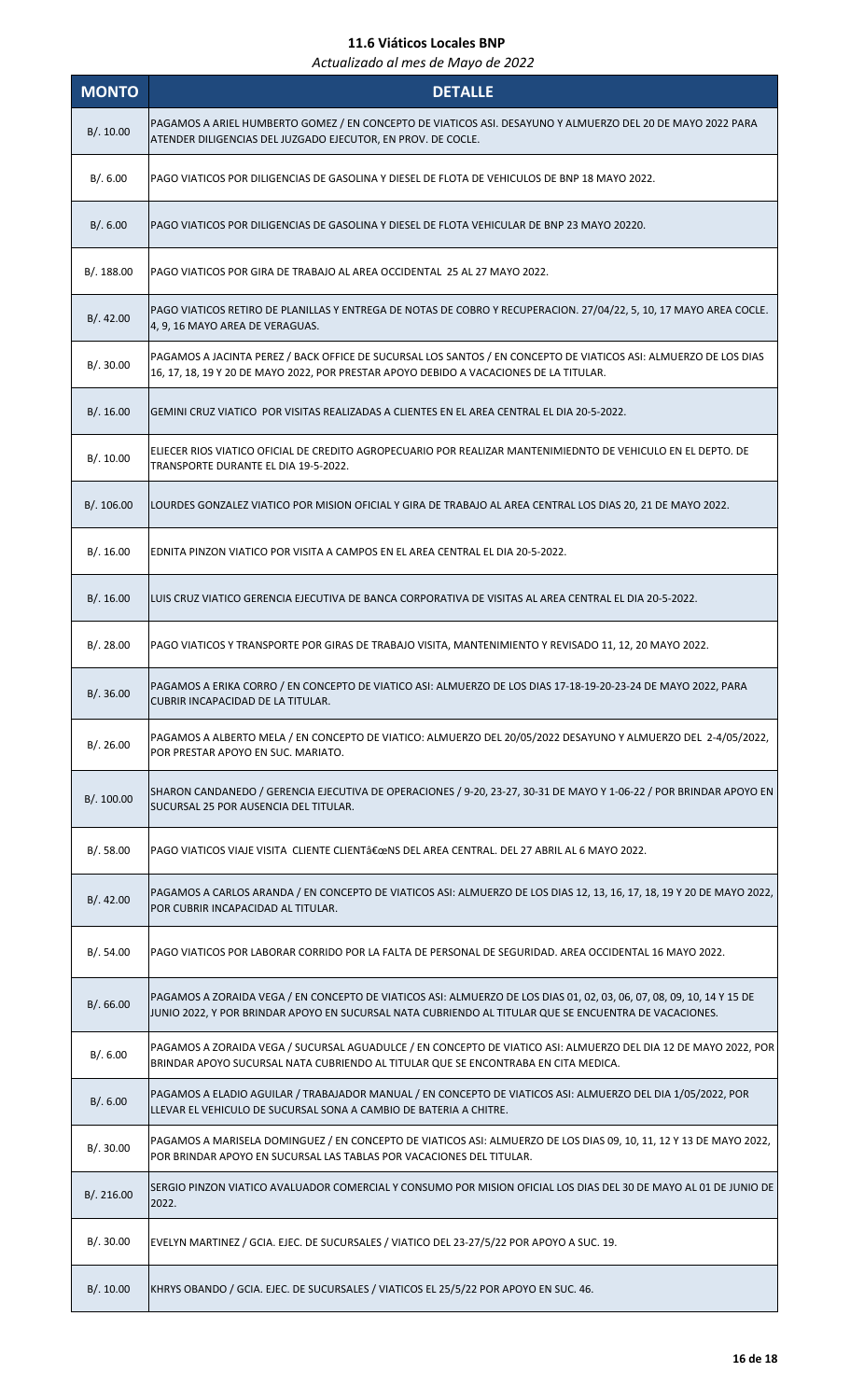| <b>MONTO</b> | <b>DETALLE</b>                                                                                                                                                                                |
|--------------|-----------------------------------------------------------------------------------------------------------------------------------------------------------------------------------------------|
| B/.6.00      | GUSTAVO ACOSTA / GCIA. EJEC. DE SUCURSALES / VIATICO DEL 18/5/22 POR VISITA A CLIENTES.                                                                                                       |
| B/.24.00     | GEOVANY PINTO / GCIA. EJEC. DE OPERACIONES / VIATICOS DEL 24-27/5/22 POR APOYO SUC. 25.                                                                                                       |
| B/.12.00     | EMELIN TEJEIRA / GCIA. EJEC. DE OPERACIONES / VIATICOS DEL 23-24/5/22 POR CUSTODIA DE LA SUCURSAL BOQUETE.                                                                                    |
| B/. 220.00   | VIATICOS AL PERSONAL DEL DEPTO. DE INSPECCIONES POR GIRA AZUERO Y SONA EN LAS SUCURSALES DEL BNP EL DIA 24-5-2022.                                                                            |
| B/. 394.00   | VIATICOS AL PERSONAL DEL DEPTO. APOYO AL PRODUCTOR POR GESTIONES DE TRABAJO DE HIERRAS DEL 17 AL 21 DE MAYO 2022.                                                                             |
| B/.16.00     | PAGO VIATICOS COMO CHOFER POR REUNION EN EL MIDA. 18/05/2022                                                                                                                                  |
| B/0.66.00    | PAGO VIATICOS POR TRASLADARSE A DIFERENTES PUNTOS DEL AREA CENTRAL A REALIZAR TRABAJOS VARIOS. 16, 17, 18, 19, 20<br>MAYO 2022.                                                               |
| B/.6.00      | PAGAMOS A ARIEL GOMEZ / ASISTENTE DE ABOGADO / EN CONCEPTO DE VIATICOS ASI: ALMUERZO DEL DIA 25 DE MAYO 2022,<br>PARA ATENDER DILIGENCIAS DEL JUZGADO EJECUTOR EN LA PROVINCIA DE LOS SANTOS. |
| B/.60.00     | LUCILA MIRANDA / 16, 17, 18, 19, 20, 23, 24, 25, 26 Y 27-05-22 / POR BRINDAR APOYO EN SUCURSAL 103.                                                                                           |
| B/. 110.00   | JAIME LEZCANO / 31-05 A 01-06-22 / POR REALIZAR VIAJE A PANAMA PARA BUSCAR BATERIAS PARA LA FLOTA DEL AREA<br><b>OCCIDENTAL</b>                                                               |
| B/. 300.00   | CELSA FEIJO GERENCIA EJECUTIVA DE SUSUCRSALES / 01 AL 04-06-22 / POR CUBRIR AL TITULAR                                                                                                        |
| B/. 206.00   | PAGO VIATICOS POR DISTRIBUCION DE MERCANCIA AREA OCCIDENTAL 30 MAYO AL 1 DE JUNIO 2022.                                                                                                       |
| B/.206.00    | PAGO VIATICOS POR DISTRIBUCION DE MERCANCIA AL AREA OCCIDENTAL. 30 MAYO AL 1 DE JUNIO 2022.                                                                                                   |
| B/.10.00     | AUDIBERTO MORAN VIATICO POR RETIRO DE MOBIJLIARIOS DE OFICINA Y EQUIPOS DE IMPRESIONES DE LAS SUCURSALES DE LA<br>CHORRERJA, CAPIRA, CHAME Y CORONADO EL DIA 27-5-2022.                       |
| B/.10.00     | CARLOS BRATHWITE VIATICO POR RETIRO DE MOBILIARIOS UTILES DE OFICINA DE OFICINA Y EQUIPOS TECNOLGICO DE LAS<br>SUCURSALES DE CHORRERA, CAPIRA, CHAME Y CORONADO EL DIA 27-5-2022.             |
| B/.10.00     | WILLIAM ROGERS VIATICO POR RETIRO DE MOBILIARIOS DE OFICINA Y EQUIPOS DE LAS SUCURSALES DE LA CHORRERA, CAPIRA,<br>CHAME, CORONADO EL DIA 27-5-2022.                                          |
| B/.10.00     | CARLOS BRATHWITE VIATICO CONDUCTOR POR RETIRO DE EQUIPO MOBILIARIOS DE OFICINA EN LAS SUCURSALES DE SABANITAS,<br>4 ALTOS, COLON ZONA LIBRE EL DIA 25-5-2022.                                 |
| B/.10.00     | WILLIAM ROGERS VIATICO CONDUCTOR MENSAJERO POR RETIRO DE MOBILIARIOS DE OFICINA Y EQUIPOS EN LAS SUCURSALES DE<br>SABANITAS, 4 ALTOS, COLON ZONA LIBRE EL DIA 25-5-2022.                      |
| B/.10.00     | AUDIBERTO MORAN VIATICO TRABAJADOR MANUAL POR RETIRO DE MOBILIARIOS DE OFICINA Y EQUIPOS EN LAS SUCURSALES DE<br>SABANITAS, 4 ALTOS, COLON ZONA LIBRE EL DIA 5-5-2022.                        |
| B/. 216.00   | EDWIN MARTINEZ VIATICO POR GIRA DE TRABAJO DE NOTIFICACION DE CLIENTE DE PROCESOS CONACTIVOS EN LA PROVINCIA DE<br>BOCAS DEL TORO DIA 31-5-2022.                                              |
| B/.48.00     | VIATICOS AL PERSONAL DE SOPORTE DE CANALES VIRRTUALES POR REALIZAR ACTIVACION DE ATM E INSTALACION DE UPS Y<br>INSTALACION DE ALARMAS DEL 16 AL 24 DE MAYO DE 2022.                           |
| B/.10.00     | PAGO VIATICOS REALIZAR BUSQUEDA Y MANTENIMIENTO DE VEHICULO 19/05/22.                                                                                                                         |
| B/.28.00     | PAGO VIATICOS GIRAS AL AREA DE DARIEN. 17 AL 24 MAYO 2022.                                                                                                                                    |
| B/.30.00     | PAGAMOS A JACINTA PEREZ / BACK OFFICE / EN CONCEPTO DE VIATICOS ASI: ALMUERZO DE LOS DIAS 23, 24, 25, 26 Y 27 DE MAYO<br>2022, POR PRESTAR APOYO DEBIDO A VACACIONES DE LA TITULAR.           |
| B/. 120.00   | PAGO VIATICOS POR AUDITORIA DE OPERACIONES EN LA SUC. PLAZA BANCONAL 26/05/2022.                                                                                                              |
| B/.42.00     | PAGO VIATICOS DE SUCURSAL BALBOA 43 POR LABORAR CORRIDO EN SUS TURNOS DEBIDO A LA FALTA DE PERSOAL 16 AL 22<br>MAYO 2022.                                                                     |